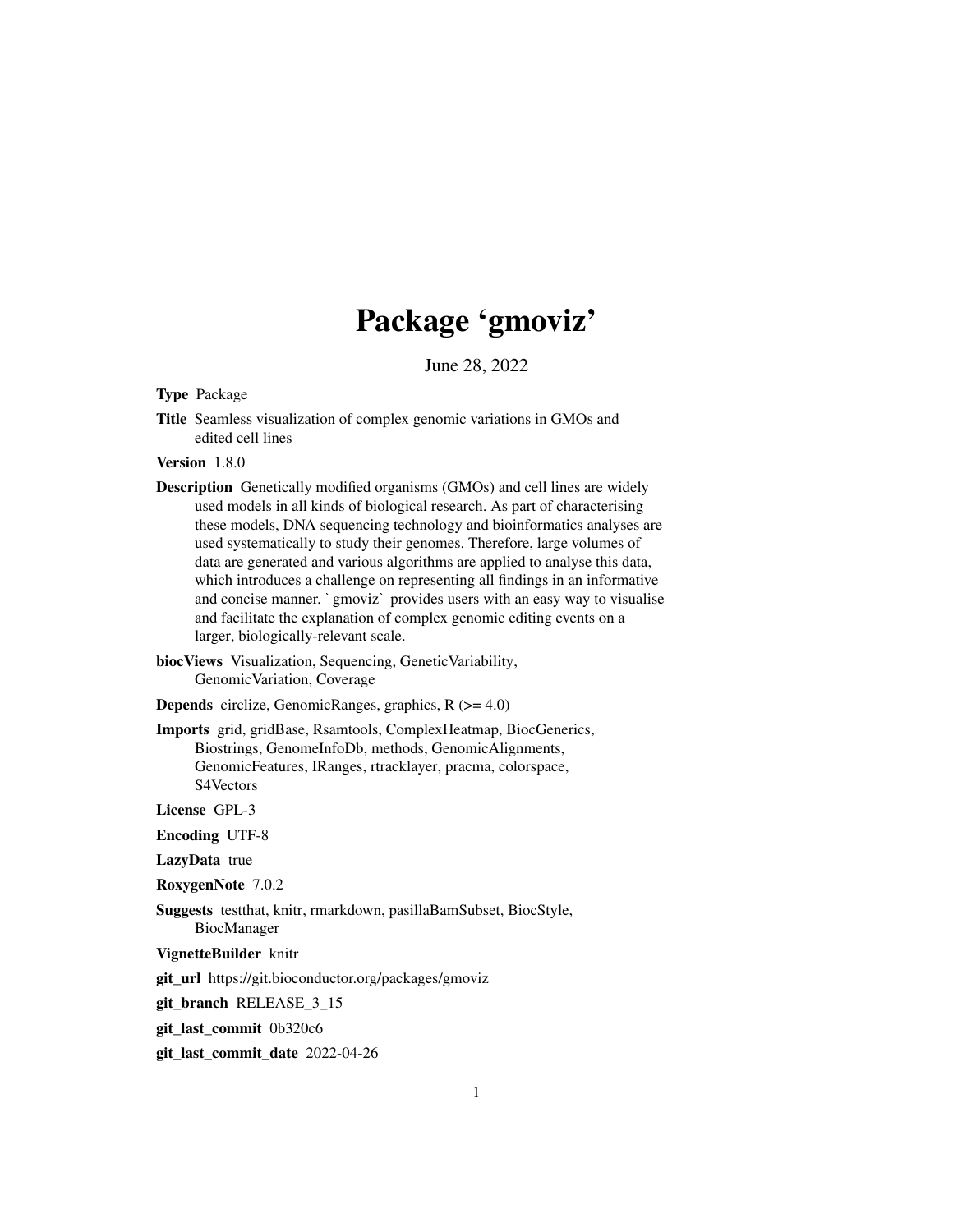#### <span id="page-1-0"></span>Date/Publication 2022-06-28

```
Author Kathleen Zeglinski [cre, aut],
     Arthur Hsu [aut],
     Monther Alhamdoosh [aut] (<https://orcid.org/0000-0002-2411-1325>),
     Constantinos Koutsakis [aut]
```
Maintainer Kathleen Zeglinski <kathleen.zeglinski@csl.com.au>

### R topics documented:

| Index | 30 |
|-------|----|
|       |    |
|       |    |
|       |    |
|       |    |
|       |    |
|       |    |
|       |    |
|       |    |
|       |    |
|       |    |
|       |    |
|       |    |
|       |    |
|       |    |

<span id="page-1-2"></span>colourSets *gmoviz colour sets*

#### <span id="page-1-1"></span>Description

gmoviz colour sets

nice\_colours: The default colour set. Medium brightness, light colours. Designed for use on a white/light coloured background.

pastel\_colours:A set of pale/pastel colours, modelled on the nice\_colours set but less saturated. Designed for use on a white/light background.

rich\_colours: A set of bright, vibrant colours (but not neon, like the bright\_colours\_transparent). Designed for use on any sort of background.

bright\_colours\_transparent: A set of very bright (neon) colours with slight transparency. Designed for use on a black background.

bright\_colours\_opaque: A set of very bright (neon) colours without transparency. Designed for use on a black background.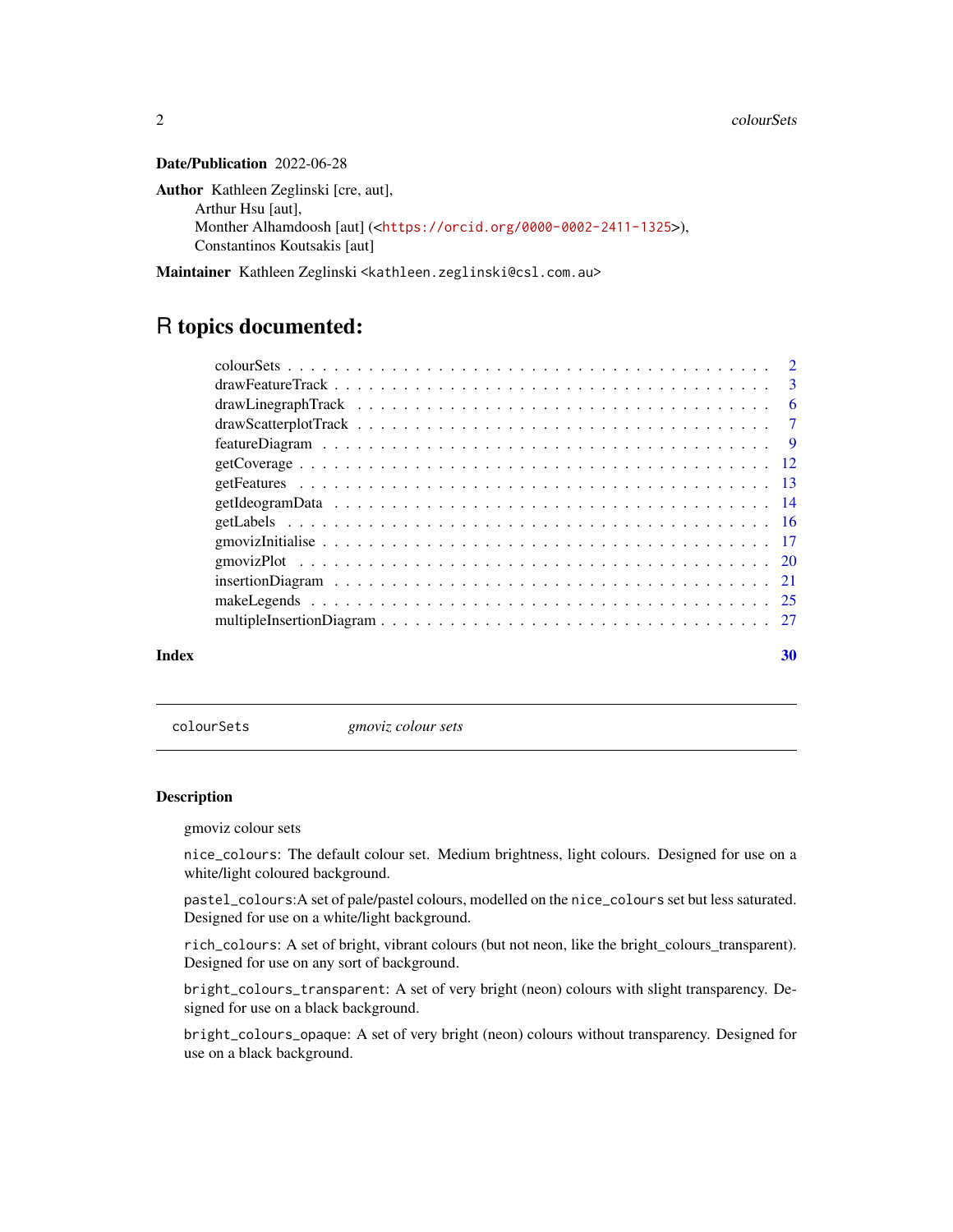#### <span id="page-2-0"></span>drawFeatureTrack 3

#### Usage

nice\_colours

pastel\_colours

rich\_colours

bright\_colours\_transparent

bright\_colours\_opaque

#### Format

Character vectors of 34 hex colours.

#### Details

Due to the often high number of sectors being plotted with gmoviz (e.g. 20+ when plotting each chromosome), a number of 'colour sets' have been included for convenience.

#### Source

Many of the colours are from, or inspired by ColorBrewer <http://colorbrewer2.org/>.

<span id="page-2-1"></span>drawFeatureTrack *Add a 'feature' track to an existing plot*

#### Description

Adds to an existing plot a track which displays 'features' (e.g. genes, indels, primer sequences etc) using coloured shapes. Note that you must have initialised the circular plot (by [gmovizInitialise](#page-16-1) first).

#### Usage

```
drawFeatureTrack(feature_data, flipped_sector = NULL,
  feature_label_cutoff = 50, track_height = 0.1,
  feature_label_size = 0.9, label_track_height = 0.1 *feature_label_size, coverage_rectangle = NULL, coverage_data = NULL,
  internal = FALSE, feature_outline = TRUE)
```
#### Arguments

feature\_data A data frame or [GRanges](#page-0-0) containing the 'features' to plot.

• GRanges input should contain label, colour, shape and track as metadata columns.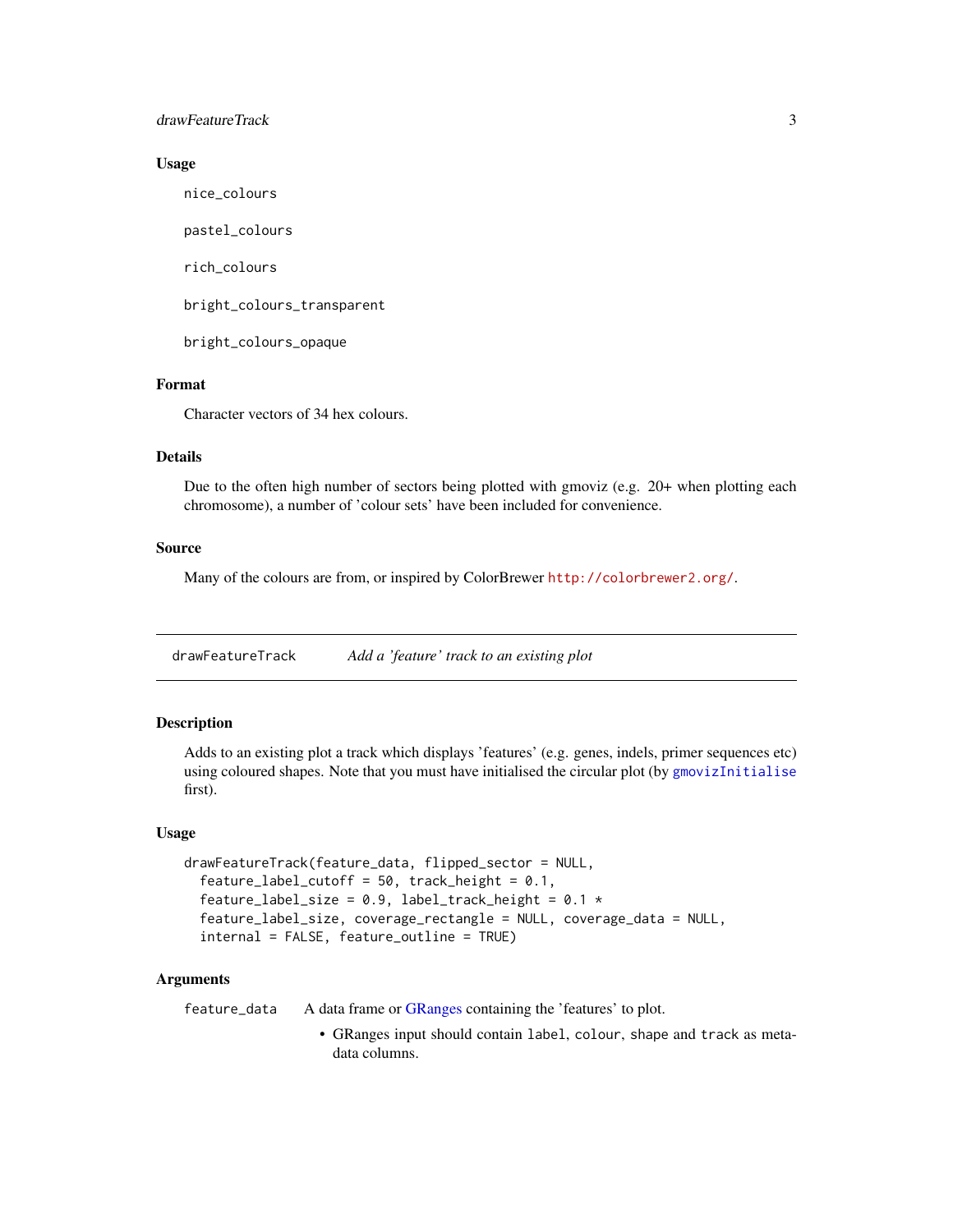• Data frame should contain label, colour, shape and track, as well as the additional columns chr, start and end

Please see below for a detailed description of these columns, and [getFeatures](#page-12-1) for a function which can read this information in from a .gff file.

- <span id="page-3-0"></span>flipped\_sector A vector of sectors that will have their genomic position (x values) reversed (ascending in anti-clockwise direction, as opposed to the usual ascending in a clock-wise direction).
- feature\_label\_cutoff

To enhance readability when the shapes are small, those labels belonging to features smaller than feature\_label\_cutoff will instead be plotted on a new track closer to the centre of the circle, rather than inside the shapes themselves.

- track\_height The height (proportion of the circle) taken up by **each track** of features. The default value of 0.1 is appropriate for up to 2 feature tracks; if you get an error due to running out of space please reduce this.
- feature\_label\_size

Size of the feature labels.

label\_track\_height

Size of the track on which to plot the labels.

coverage\_rectangle, coverage\_data

If, when initialising the graph you have used coverage\_rectangleangle AND you want to plot features on the outermost track (track 0), please fill these in the same as in your gmovizInitialise function call. Otherwise, there is no need to supply these.

- internal For internal use only.
- feature\_outline

Should a black outline be drawn around the feature shape? (It is recommended to set this to FALSE when dealing with very small features)

#### Value

Adds a 'feature' track to an existing plot.

#### Feature data format

The feature data [GRanges](#page-0-0) contains four metadata columns:

- label A character string which will be used to label the feature. It is suggested to keep this label relatively short, if possible.
- colour A character string of a colour to use. Supports hex colours (*e.g. #000000*) and named R colours (*e.g. red*).
- shape The shape that will be used to represent the feature:
	- 'rectangle'
	- 'forward\_arrow'
	- 'reverse\_arrow'
	- 'upwards\_triangle' (out of the circle).
	- 'downwards\_triangle' (into the circle).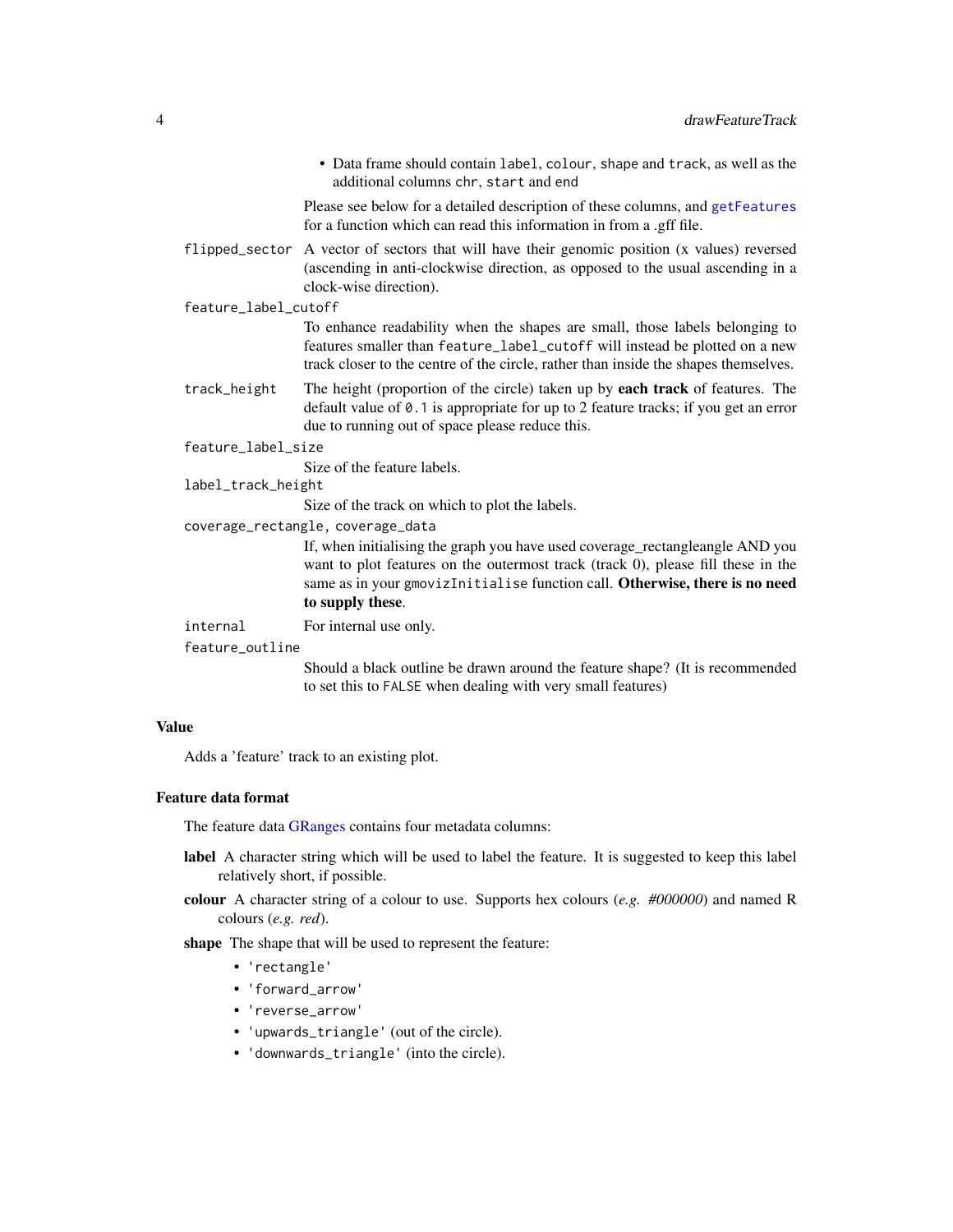<span id="page-4-0"></span>It is suggested to use 'forward\_arrow' for genes on the forward strand and 'reverse\_arrow' for genes on the reverse strand.

track The index of the track on which to plot the feature:

- 0 represents the outermost track, where the ideogram rectangles that represent sequences/chromosomes are plotted.
- 1 is the conventional (default) track on which to plot a feature.
- 2, 3 and so on are further into the centre of the circle.

It is strongly recommended to keep the tracks below 3, otherwise there may not be enough space in the circle to fit them all.

These columns are all **optional**. If you don't supply them, then default values will be added as follows:

label ''

colour a colour allocated from [rich\\_colours](#page-1-1) shape 'rectangle'

track 1

#### See Also

[featureDiagram](#page-8-1) for a function that, while slightly less flexible, generates an entire visualisation in one go. Also [getFeatures](#page-12-1) for a function that can read the feature data in from a .gff file.

#### Examples

```
## plasmid map
plasmid_ideogram <- data.frame(chr='plasmid', start=0, end=2500)
plasmid_features <- GRanges(seqnames=rep('plasmid', 4),
ranges=IRanges(start=c(0, 451, 901, 1700), end=c(450, 900, 1400, 2200)),
colour = c('#d44a9f', '#4a91d4', '#7ad44a', '#d49d4a'),
label = c('promoter', 'gene', 'GFP', 'ampR'),
shape = c('rectangle', 'forward_arrow', 'forward_arrow', 'reverse_arrow'),
track = rep(1, 4))## for a simple case like this you might as well use the featureDiagram
## function because it's only 1 function call, whereas here we need two:
gmovizInitialise(plasmid_ideogram)
drawFeatureTrack(plasmid_features)
## however the drawFeatureTrack function allows more flexibility e.g. if you
## want to add features to a plot containing numerical data for example:
## data
scatter_data <- GRanges(rep('plasmid', 50),
IRanges(start=sample(1:3000, 50), width=2),
scatter=rnorm(50, mean=4, sd=1))
## plotting
gmovizInitialise(plasmid_ideogram)
drawScatterplotTrack(plot_data=scatter_data)
```
drawFeatureTrack(plasmid\_features, track\_height = 0.15)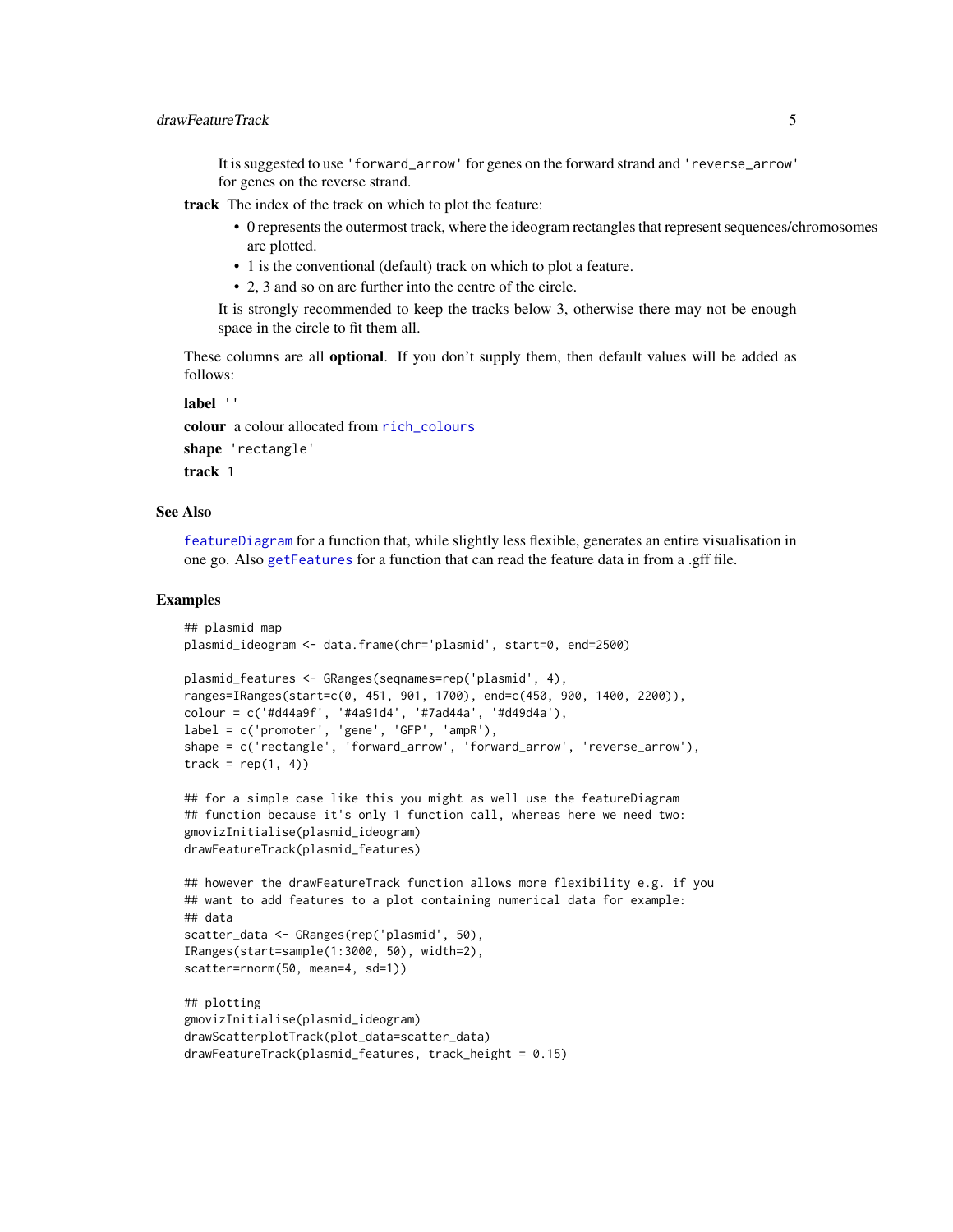<span id="page-5-1"></span><span id="page-5-0"></span>drawLinegraphTrack *Add a line graph track to an existing plot*

#### Description

Adds a line graph track to the existing plot. Must have initialised the circular plot (by [gmovizInitialise](#page-16-1) first).

#### Usage

```
drawLinegraphTrack(plot_data, track_border_colour = "black",
  track_height = 0.3, yaxis_increment = NULL, ylim = NULL,
 line_shade_colour = "#5ab4ac", line_colour = "black",
 yaxis_label_size = 0.5, show_yaxis = TRUE, yaxis_tick_size = 0.4,
 yaxis_side = "left", yaxis_colour = "black",
 yaxis_location = CELL_META$sector.index, show_gridlines = TRUE,
  gridline_colour = "#aaaaaa")
```
#### Arguments

| plot_data                       | Either: (1) a GRanges object with a metadata column of y values to plot OR<br>(2) a data frame with four columns; chr (should match those supplied when<br>initialising the plot); start and end (x values of the point: can both be the same<br>if you only have a single x value for position) and then a fourth column of y |
|---------------------------------|--------------------------------------------------------------------------------------------------------------------------------------------------------------------------------------------------------------------------------------------------------------------------------------------------------------------------------|
|                                 | values.                                                                                                                                                                                                                                                                                                                        |
| track_border_colour             |                                                                                                                                                                                                                                                                                                                                |
|                                 | Colour of the border of the plotting region.                                                                                                                                                                                                                                                                                   |
| track_height<br>yaxis_increment | The proportion (between $0$ and $1$ ) of the circle taken up by this track.                                                                                                                                                                                                                                                    |
|                                 | The increment the y axis and gridlines will use.                                                                                                                                                                                                                                                                               |
| ylim                            | Vector of length 2; upper and lower limits for y axis.                                                                                                                                                                                                                                                                         |
| line_shade_colour               |                                                                                                                                                                                                                                                                                                                                |
|                                 | The colour the will be used to fill in under the line. Set this to NULL if you just<br>want the line rather than the area.                                                                                                                                                                                                     |
| line_colour<br>yaxis_label_size | The colour of the line itself.                                                                                                                                                                                                                                                                                                 |
|                                 | Size of the labels on the y axis.                                                                                                                                                                                                                                                                                              |
| show_yaxis                      | If TRUE, a y axis will be drawn.                                                                                                                                                                                                                                                                                               |
| yaxis_tick_size                 |                                                                                                                                                                                                                                                                                                                                |
|                                 | Size of the ticks on the y axis.                                                                                                                                                                                                                                                                                               |
| yaxis_side                      | Side of the sector the y axis is on; either 'left' or 'right'.                                                                                                                                                                                                                                                                 |
| yaxis_colour                    | Colour of the y axis.                                                                                                                                                                                                                                                                                                          |
|                                 | yaxis_location Sector the y axis is drawn on.                                                                                                                                                                                                                                                                                  |
|                                 | show_gridlines If TRUE then gridlines will be drawn.                                                                                                                                                                                                                                                                           |
| gridline_colour                 |                                                                                                                                                                                                                                                                                                                                |
|                                 | Colour of the gridlines.                                                                                                                                                                                                                                                                                                       |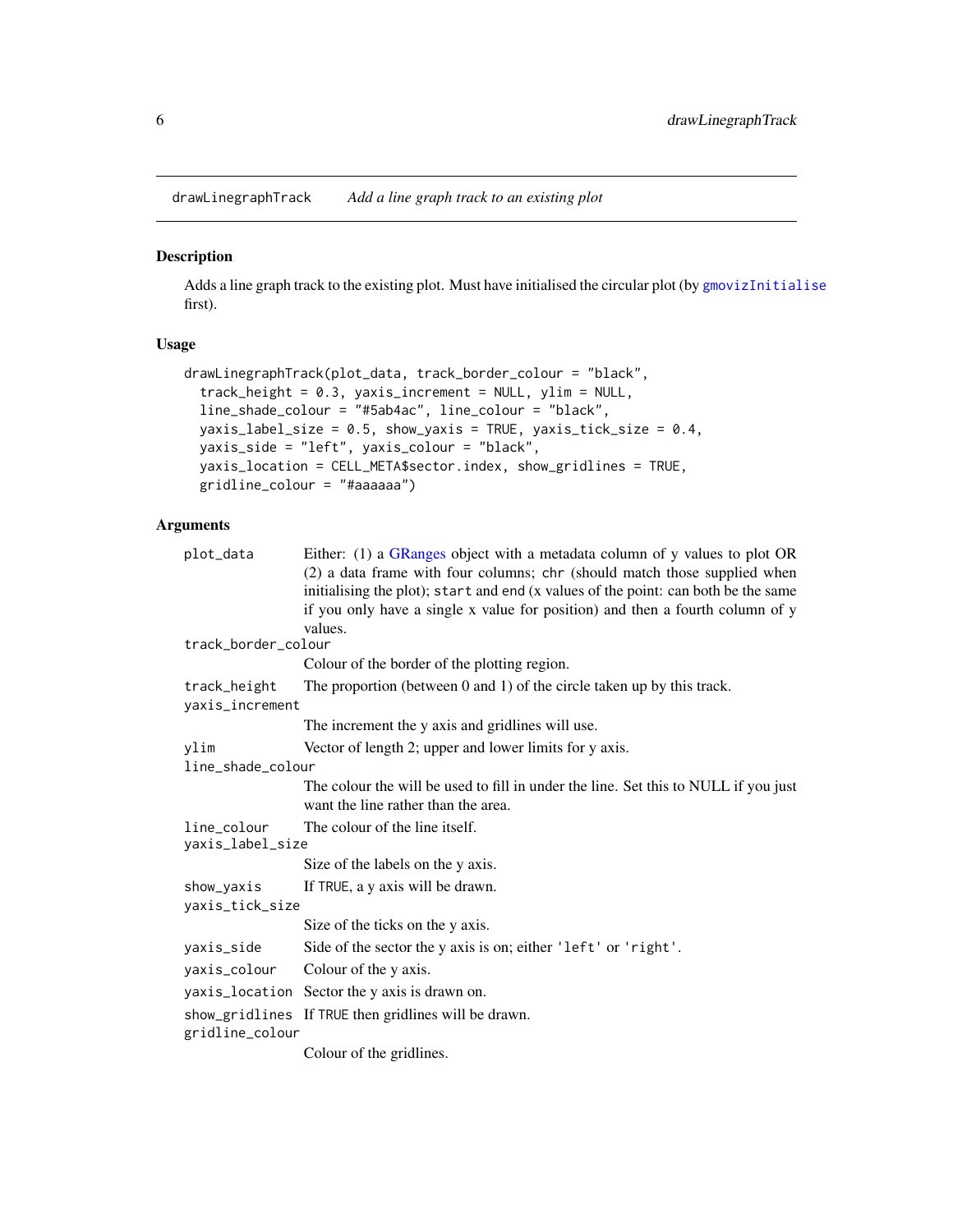#### <span id="page-6-0"></span>Value

Adds a line graph track to existing visualisation.

#### See Also

[gmovizInitialise](#page-16-1), which must be used to initialise the graph before this function. Also [drawScatterplotTrack](#page-6-1) for a similar function which displays data as a scatterplot rather than as a line graph.

#### Examples

```
## you must initialise first!
small_ideo <- data.frame(chr=c('region 1', 'region 2', 'region 3'),
                         start=c(0, 0, 0), end=c(10000, 12000, 10000))
gmovizInitialise(small_ideo, custom_sector_width=c(0.3, 0.3, 0.3))
## make the data
smallplot_data <- data.frame(
chr = sample(c('region 1', 'region 2','region 3'), size=300, replace=TRUE),
start = seq(0, 10000, length.out=300), end = seq(0, 10000, length.out=300),
val = rnorm(300, 2, 0.5))
## line graph with no shading (just the line)
drawLinegraphTrack(smallplot_data, line_shade_colour=NULL)
## line graph with shading (a filled in shape)
drawLinegraphTrack(smallplot_data, line_shade_colour='#db009599')
```
<span id="page-6-1"></span>drawScatterplotTrack *Add a scatterplot track to an existing plot*

#### Description

Adds a scatterplot track to the existing plot. Must have initialised the circular plot (by [gmovizInitialise](#page-16-1) first).

#### Usage

```
drawScatterplotTrack(plot_data, track_border_colour = "black",
  track_height = 0.3, point_bicolour_cutoff = NULL,
  point_colour = "black", point_outline_colour = "black",
 point\_size = 0.55, point\_type = 21, ylim = NULL,
 yaxis_increment = NULL, show_yaxis = TRUE, yaxis_label_size = 0.6,
 yaxis_tick_size = 0.5, yaxis_location = CELL_META$sector.index,
 yaxis_side = "left", yaxis_colour = "black", show_gridlines = TRUE,
  gridline_colour = "#aaaaaa")
```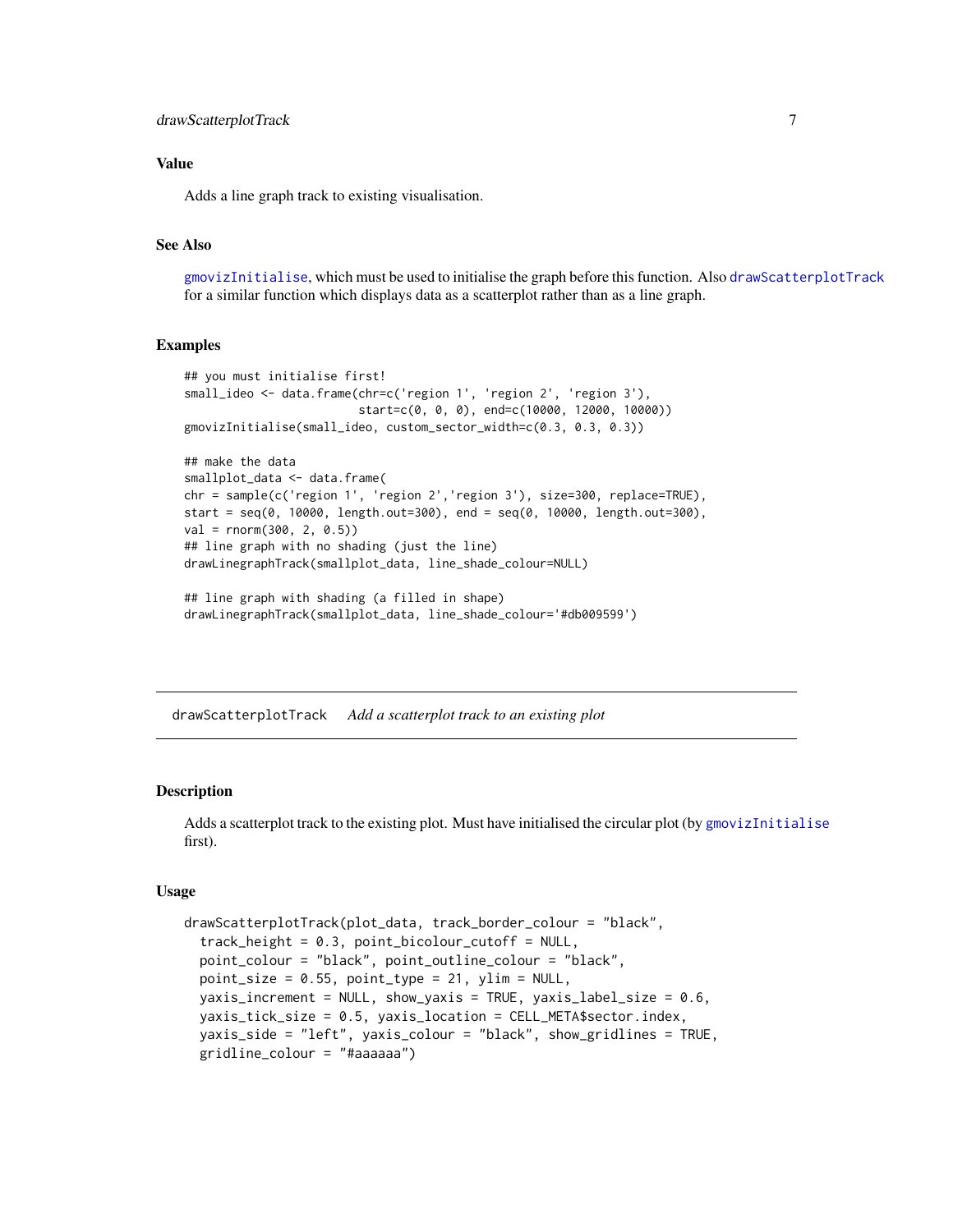#### <span id="page-7-0"></span>Arguments

| plot_data             | Either: (1) a GRanges object with a metadata column of y values to plot OR<br>(2) a data frame with four columns; chr (should match those supplied when<br>initialising the plot); start and end (x values of the point: can both be the same<br>if you only have a single x value for position) and then a fourth column of y<br>values. |  |
|-----------------------|-------------------------------------------------------------------------------------------------------------------------------------------------------------------------------------------------------------------------------------------------------------------------------------------------------------------------------------------|--|
| track_border_colour   |                                                                                                                                                                                                                                                                                                                                           |  |
|                       | Colour of the border of the plotting region.                                                                                                                                                                                                                                                                                              |  |
| track_height          | The proportion (between $0$ and $1$ ) of the circle taken up by this track.                                                                                                                                                                                                                                                               |  |
| point_bicolour_cutoff |                                                                                                                                                                                                                                                                                                                                           |  |
|                       | A numeric threshold for the colour of the points (points above/below this number<br>will be different colours).                                                                                                                                                                                                                           |  |
| point_colour          | The fill colour of the points. If point_bicolour_cutoff != NULL then this<br>should be a vector with two elements.                                                                                                                                                                                                                        |  |
| point_outline_colour  |                                                                                                                                                                                                                                                                                                                                           |  |
|                       | The colour of the outline of the points. If using point_bicolour_cutoff then this<br>should be a vector with two elements.                                                                                                                                                                                                                |  |
| point_size            | Size of the points.                                                                                                                                                                                                                                                                                                                       |  |
| point_type            | Type (shape) of the points, same as base R.                                                                                                                                                                                                                                                                                               |  |
| ylim                  | Vector of length 2; upper and lower limits for y axis.                                                                                                                                                                                                                                                                                    |  |
| yaxis_increment       |                                                                                                                                                                                                                                                                                                                                           |  |
|                       | The increment the y axis and gridlines will use.                                                                                                                                                                                                                                                                                          |  |
| show_yaxis            | If TRUE, a y axis will be drawn.                                                                                                                                                                                                                                                                                                          |  |
| yaxis_label_size      |                                                                                                                                                                                                                                                                                                                                           |  |
|                       | Size of the labels on the y axis.                                                                                                                                                                                                                                                                                                         |  |
| yaxis_tick_size       |                                                                                                                                                                                                                                                                                                                                           |  |
|                       | Size of the ticks on the y axis.                                                                                                                                                                                                                                                                                                          |  |
|                       | yaxis_location Sector the y axis is drawn on.                                                                                                                                                                                                                                                                                             |  |
| yaxis_side            | Side of the sector the y axis is on; either 'left' or 'right'.                                                                                                                                                                                                                                                                            |  |
| yaxis_colour          | Colour of the y axis.                                                                                                                                                                                                                                                                                                                     |  |
|                       | show_gridlines If TRUE then gridlines will be drawn.                                                                                                                                                                                                                                                                                      |  |
| gridline_colour       |                                                                                                                                                                                                                                                                                                                                           |  |
|                       | Colour of the gridlines.                                                                                                                                                                                                                                                                                                                  |  |

#### Value

Adds a scatterplot track to existing visualisation.

#### See Also

[gmovizInitialise](#page-16-1), which must be used to initialise the graph before this function. Also [drawLinegraphTrack](#page-5-1) for a similar function which displays data as a line graph instead.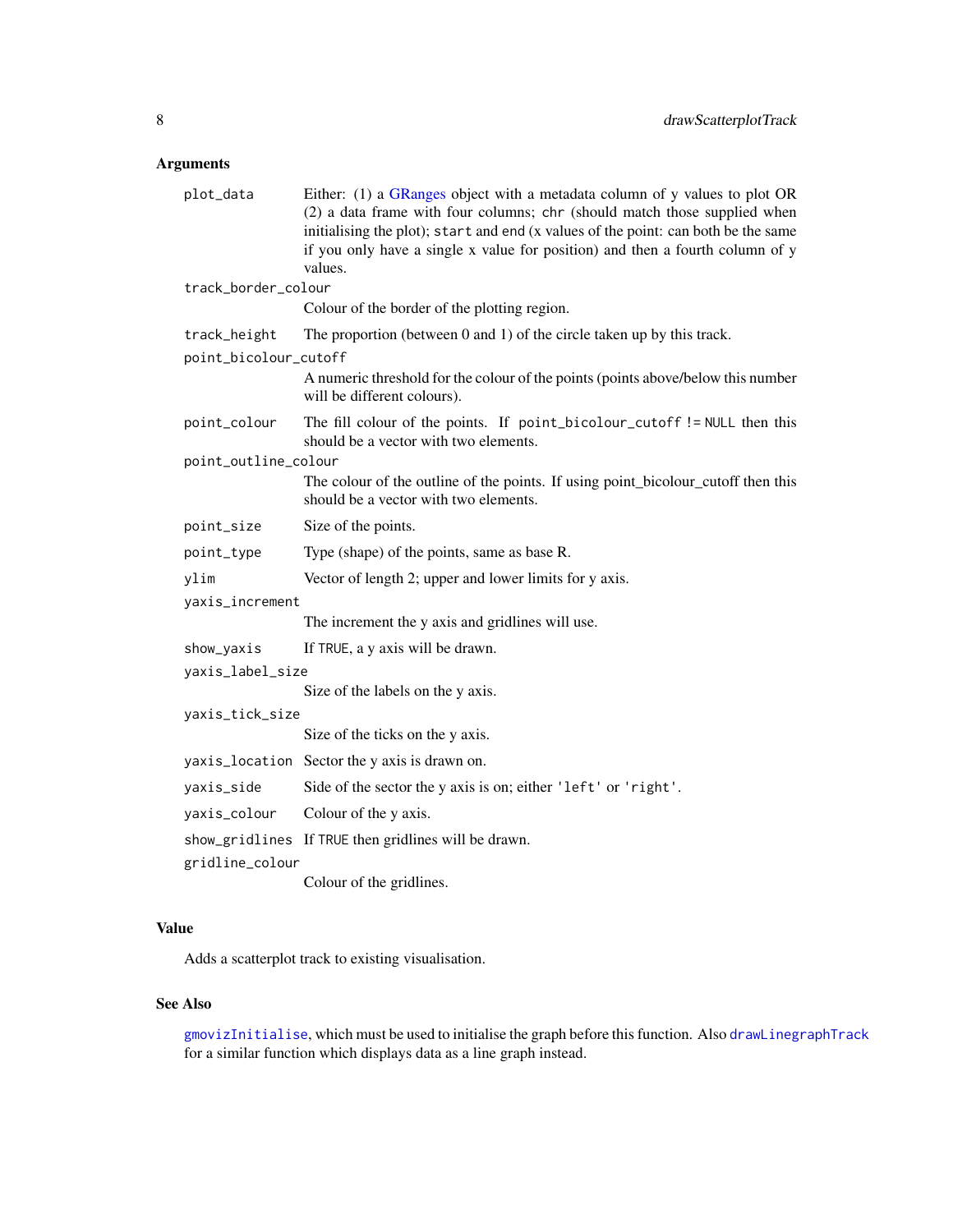#### <span id="page-8-0"></span>featureDiagram 9

#### Examples

```
## you must initialise first!
small_ideo <- data.frame(chr=c('region 1', 'region 2', 'region 3'),
                         start=c(0, 0, 0), end=c(10000, 12000, 10000))
gmovizInitialise(small_ideo, custom_sector_width=c(0.3, 0.3, 0.3))
## make the data
smallplot_data <- data.frame(
chr = sample(c('region 1', 'region 2','region 3'), size=40, replace=TRUE),
start = seq(0, 10000, length.out=40), end = seq(0, 10000, length.out=40),
val = rnorm(40, 2, 0.5)## scatterplot where all points are the same colour
drawScatterplotTrack(smallplot_data)
## scatterplot with bi-colour cutoff of 2
drawScatterplotTrack(smallplot_data, point_bicolour_cutoff=2,
                     point_colour=c('red', 'blue'),
                     point_outline_colour=c('black', 'black'))
```
<span id="page-8-1"></span>

```
featureDiagram Display 'features' of interest in a diagram
```
#### Description

Generates a diagram which displays 'features' (e.g. genes, indels, primer sequences etc) using coloured shapes. See [insertionDiagram](#page-20-1) for a similar function which specialises in plotting insertions or [drawFeatureTrack](#page-2-1) to add a feature track to an existing graph.

#### Usage

```
featureDiagram(ideogram_data, feature_data, start_degree = 180,
  coverage_rectangle = NULL, coverage_data = NULL,
  custom\_sector\_width = NULL, space_between_sectors = 4,
  flipped_sector = NULL, sector_colours = nice_colours,
  sector_border_colours = nice_colours, sector_labels = TRUE,
  sector_label_size = 1.3, sector_label_colour = "black",
  label_data = NULL, label_size = 1.1, label_colour = "black",
  xaxis = TRUE, xaxis_label_size = 0.9, xaxis_colour = "#747577",
  xaxis_spacing = 10, feature_label_cutoff = 50,
  xaxis_spacing_unit = "deg", track_height = 0.1,
  feature\_label\_size = 0.9, link\_data = NULL,link_colour = "#84c6d6", link_ends = "default", custom_ylim = NULL,
  label\_track\_height = 0.1 * feature\_label\_size,feature_outline = TRUE)
```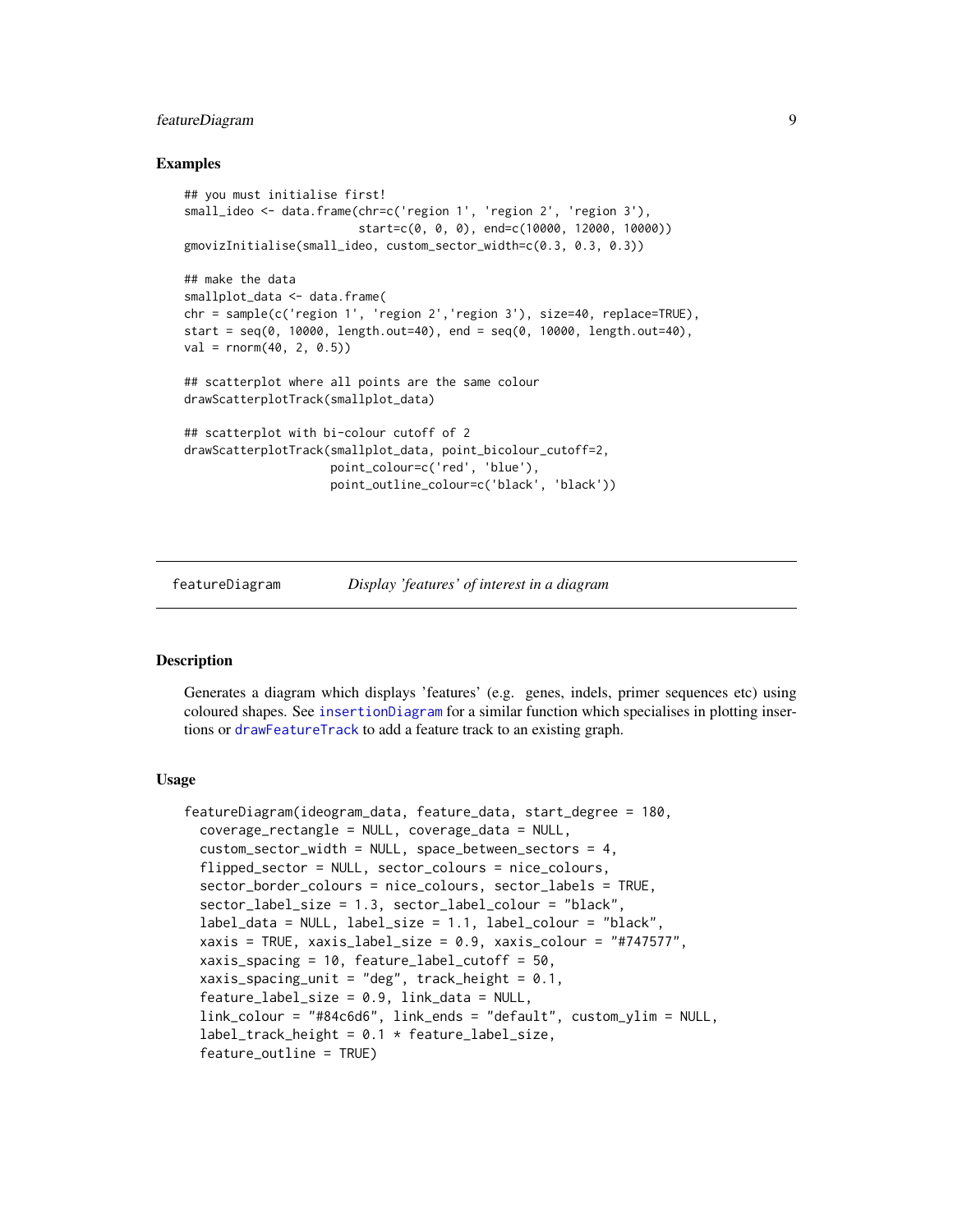#### <span id="page-9-0"></span>Arguments

| ideogram_data         | Either a GRanges representing regions of interest or a data frame in bed format<br>(containing the chr, start and end columns). If you want to read in data from<br>file, please see the getIdeogramData function.                                                                                                                                                                                        |
|-----------------------|-----------------------------------------------------------------------------------------------------------------------------------------------------------------------------------------------------------------------------------------------------------------------------------------------------------------------------------------------------------------------------------------------------------|
| feature_data          | A data frame or GRanges containing the 'features' to plot.                                                                                                                                                                                                                                                                                                                                                |
|                       | • GRanges input should contain label, colour, shape and track as meta-<br>data columns.                                                                                                                                                                                                                                                                                                                   |
|                       | • Data frame should contain label, colour, shape and track, as well as the<br>additional columns chr, start and end                                                                                                                                                                                                                                                                                       |
|                       | Please see below for a detailed description of these columns, and getFeatures<br>for a function which can read this information in from a .gff file.                                                                                                                                                                                                                                                      |
| start_degree          | Where on the circle the first sector will start being drawn from $(90 = 12 \text{ o'clock})$ .                                                                                                                                                                                                                                                                                                            |
| coverage_rectangle    |                                                                                                                                                                                                                                                                                                                                                                                                           |
|                       | A vector containing the name(s) of any sector(s) that you would like to depict as<br>'coverage rectangles': filled in shapes that are a plot of the coverage data over<br>that sector. See the example below or the vignette for an example of this.                                                                                                                                                      |
| coverage_data         | A GRanges (or data frame) containing the coverage data to plot for those sectors<br>in coverage_rectangle. To read this data in from a BAM file, please see the<br>getCoverage function.                                                                                                                                                                                                                  |
| custom_sector_width   |                                                                                                                                                                                                                                                                                                                                                                                                           |
|                       | Normally, the size of each sector is proportional to its relative length, but custom_sector_width<br>can change this. It is a vector of sector sizes (as proportions of the entire cir-<br>cle), given in the same order in which sectors are plotted: firstly 'chr1', 'chr2'<br>through to 'chrX' and 'chrY' followed by any differently named sectors e.g.<br>'gene 1', plasmid' in alphabetical order. |
| space_between_sectors |                                                                                                                                                                                                                                                                                                                                                                                                           |
|                       | Space between each sector.                                                                                                                                                                                                                                                                                                                                                                                |
|                       | flipped_sector A vector of sectors that will have their genomic position (x values) reversed<br>(ascending in anti-clockwise direction, as opposed to the usual ascending in a<br>clock-wise direction).                                                                                                                                                                                                  |
|                       | sector_colours Either a single colour (which will be applied to all sectors) or a vector with the<br>same length as the number of sectors/regions. This package includes 5 colour<br>sets: nice_colours, pastel_colours, bright_colours_transparent, bright_colours_opaque<br>and rich_colours. See colourSets for more information about these.                                                          |
| sector_border_colours |                                                                                                                                                                                                                                                                                                                                                                                                           |
|                       | Same as sector_colours, only for the border of each sector.                                                                                                                                                                                                                                                                                                                                               |
| sector_labels         | If TRUE, labels ('chr1', 'chr2' etc.) will be drawn for each sector (recommended).                                                                                                                                                                                                                                                                                                                        |
| sector_label_size     |                                                                                                                                                                                                                                                                                                                                                                                                           |
|                       | Size of the sector labels.                                                                                                                                                                                                                                                                                                                                                                                |
| sector_label_colour   |                                                                                                                                                                                                                                                                                                                                                                                                           |
|                       | Colour of the sector labels.                                                                                                                                                                                                                                                                                                                                                                              |
| label_data            | Data frame or GRanges containing the labels. If a GRanges, label should be a<br>metadata column containing the character strings of the labels. type and colour<br>can also be used to store additional information about the type (e.g. 'gene' or                                                                                                                                                        |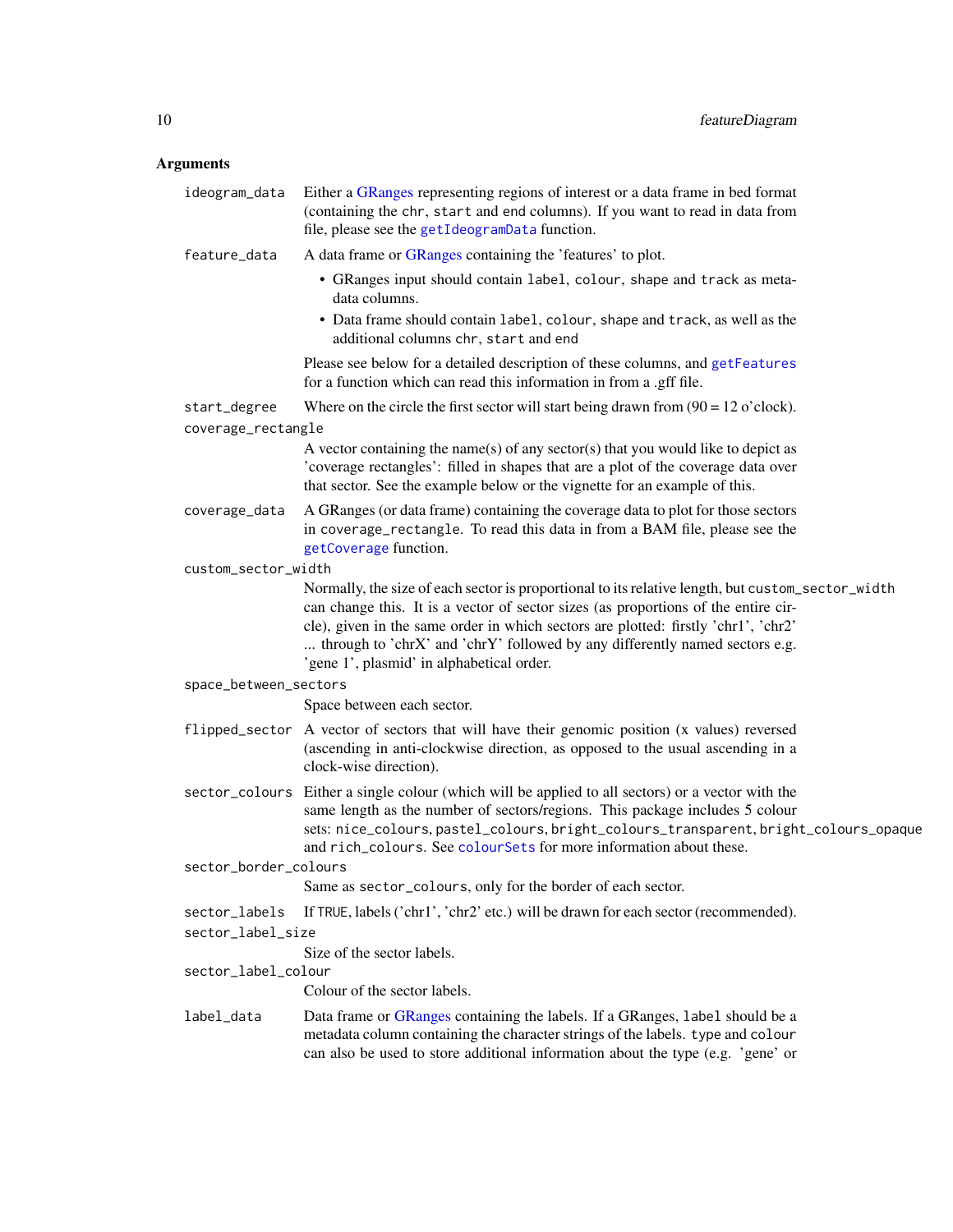|                      | 'promoter') and colour of the label. This information can be used to colour<br>code the labels by supplying the colour column as the label_colour parameter.<br>Data frames should additionally include the chr, start, end which dictate the<br>position of the label. |
|----------------------|-------------------------------------------------------------------------------------------------------------------------------------------------------------------------------------------------------------------------------------------------------------------------|
| label_size           | Size of the labels.                                                                                                                                                                                                                                                     |
| label_colour         | Colour of the labels, can be either a single value (applied to all labels) or a vector<br>with the same length as the number of labels (for colour-coding).                                                                                                             |
| xaxis                | If TRUE, an x (genomic position) xaxis will be plotted.                                                                                                                                                                                                                 |
| xaxis_label_size     |                                                                                                                                                                                                                                                                         |
|                      | Size of the x axis labels.                                                                                                                                                                                                                                              |
| xaxis_colour         | Colour of the x axis labels.                                                                                                                                                                                                                                            |
| xaxis_spacing        | Space between the x axis labels, in degrees. Alternatively, the string 'start_end'<br>will place a label at the start and end of each sector only.                                                                                                                      |
| feature_label_cutoff |                                                                                                                                                                                                                                                                         |
|                      | To enhance readability when the shapes are small, those labels belonging to<br>features smaller than feature_label_cutoff will instead be plotted on a new<br>track closer to the centre of the circle, rather than inside the shapes themselves.                       |
| xaxis_spacing_unit   |                                                                                                                                                                                                                                                                         |
|                      | Either "deg" to draw ticks every certain number of degrees around the circle or<br>"bp" to draw ticks every certain bp around the circle (be warned that when the<br>scales for each sector are very different, it's best to use "deg")                                 |
| track_height         | The height (vertical distance around the circle) that will be taken up by this<br>track. Should be a number between 0 (none) and 1 (entire circle).                                                                                                                     |
| feature_label_size   |                                                                                                                                                                                                                                                                         |
|                      | Size of the feature labels.                                                                                                                                                                                                                                             |
| link_data            | If you would like to draw a link between two sectors of the circle, link_data<br>should be a data frame with two rows: one for each end of the link. There should<br>be 3 columns: chr, start $\&$ end which describe the position of each end of the<br>link.          |
| link_colour          | The colour of the link: this should be a 6 digit hex code, the transparency is<br>automatically added.                                                                                                                                                                  |
| link_ends            | How far the link extends in either direction. This is set automatically but if you<br>want to edit it, provide a vector of length 2 with each element being between 0<br>(centre of circle) and 1 (right at the edge of the circle).                                    |
| custom_ylim          | A vector of length two containing the y (coverage) axis limits. No need to set if<br>not using coverage rectangles or if you're happy with the default: $c(0, \text{maximum})$<br>coverage).                                                                            |
| label_track_height   |                                                                                                                                                                                                                                                                         |
|                      | Size of the track on which to plot the labels.                                                                                                                                                                                                                          |
| feature_outline      |                                                                                                                                                                                                                                                                         |
|                      | Should a black outline be drawn around the feature shape? (It is recommended<br>to set this to FALSE when dealing with very small features)                                                                                                                             |

#### Value

Generates an image of the feature data supplied.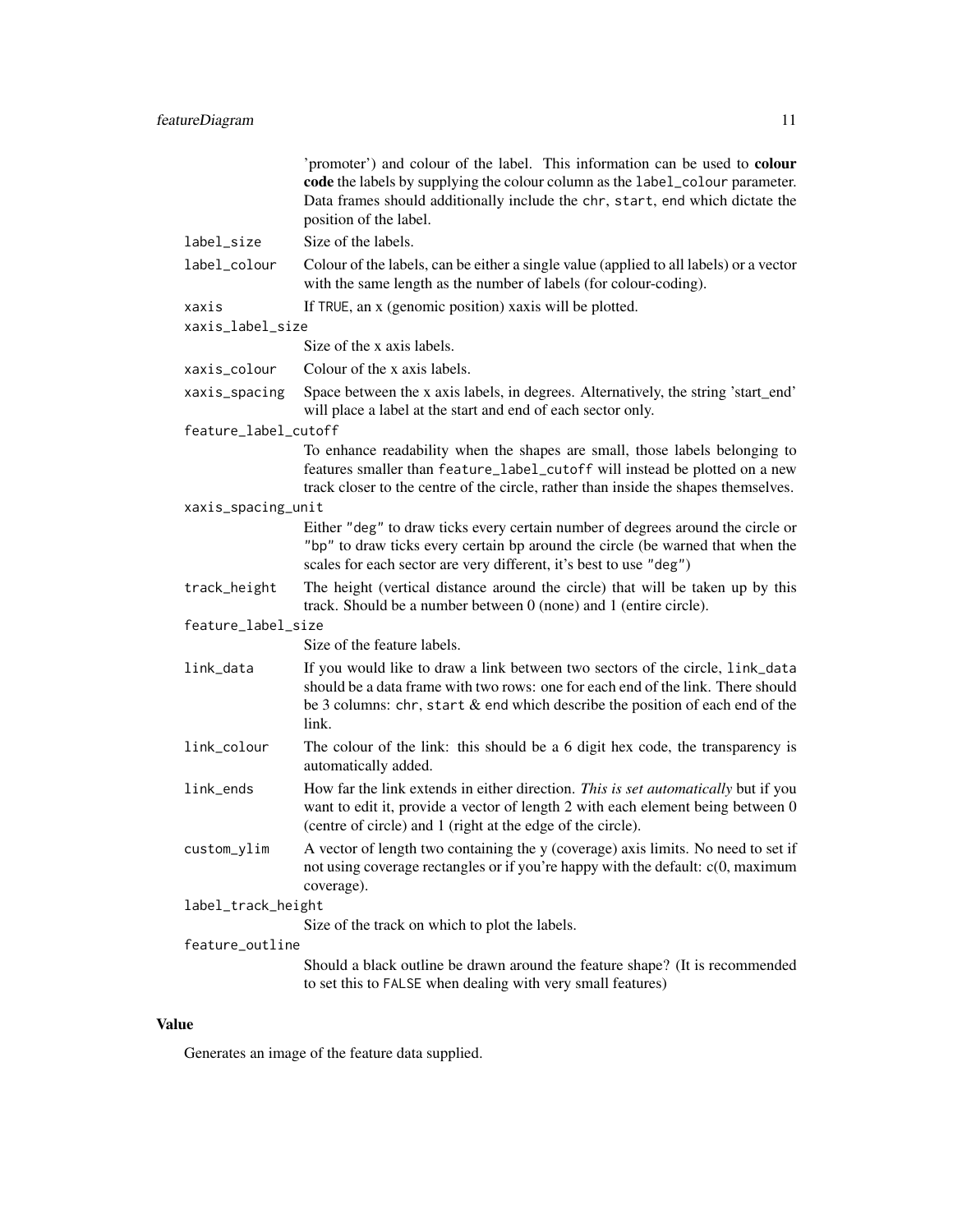#### <span id="page-11-0"></span>Warning

If you choose to use a data frame to supply the feature data, please be careful to add the stringsAsFactors = FALSE argument. Otherwise, the colours may not be correct.

#### See Also

[insertionDiagram](#page-20-1) for a more specialised function which shows the copy number of insertions. Also [drawFeatureTrack](#page-2-1) to add the exact same feature information to an existing plot and [getFeatures](#page-12-1) for a function that can read in the feature information from a .gff file.

#### Examples

```
## plasmid map
plasmid_ideogram <- data.frame(chr='plasmid', start=0, end=2500)
plasmid_features <- GRanges(seqnames=rep('plasmid', 4),
ranges=IRanges(start=c(0, 451, 901, 1700), end=c(450, 900, 1400, 2200)),
colour=c('#d44a9f', '#4a91d4', '#7ad44a', '#d49d4a'),
label=c('promoter', 'gene', 'GFP', 'ampR'),
shape=c('rectangle', 'forward_arrow', 'forward_arrow', 'reverse_arrow'),
track=rep(1, 4))
```
featureDiagram(plasmid\_ideogram, plasmid\_features)

<span id="page-11-1"></span>getCoverage *Import coverage data from .bam file*

#### Description

Uses RSamtools to import coverage data from .bam file and format it appropriately for plotting with gmoviz.

#### Usage

```
getCoverage(regions_of_interest, bam_file, window_size = 1,
  smoothing_window_size = NULL)
```
#### Arguments

regions\_of\_interest

|             | either a GRanges of regions OR a character vector of sequences/chromosomes to<br>find the coverage for (please be careful that the names here match the spelling/format<br>of those in the bam file).                                |
|-------------|--------------------------------------------------------------------------------------------------------------------------------------------------------------------------------------------------------------------------------------|
| bam_file    | Location of the bam file from which to read coverage data.                                                                                                                                                                           |
| window_size | The size of the window to for calculating coverage (default is 1; per base cov-<br>erage). Use smoothCoverage to smooth the data, this is more for reducing time<br>taken to read in and plot coverage over a large number of bases. |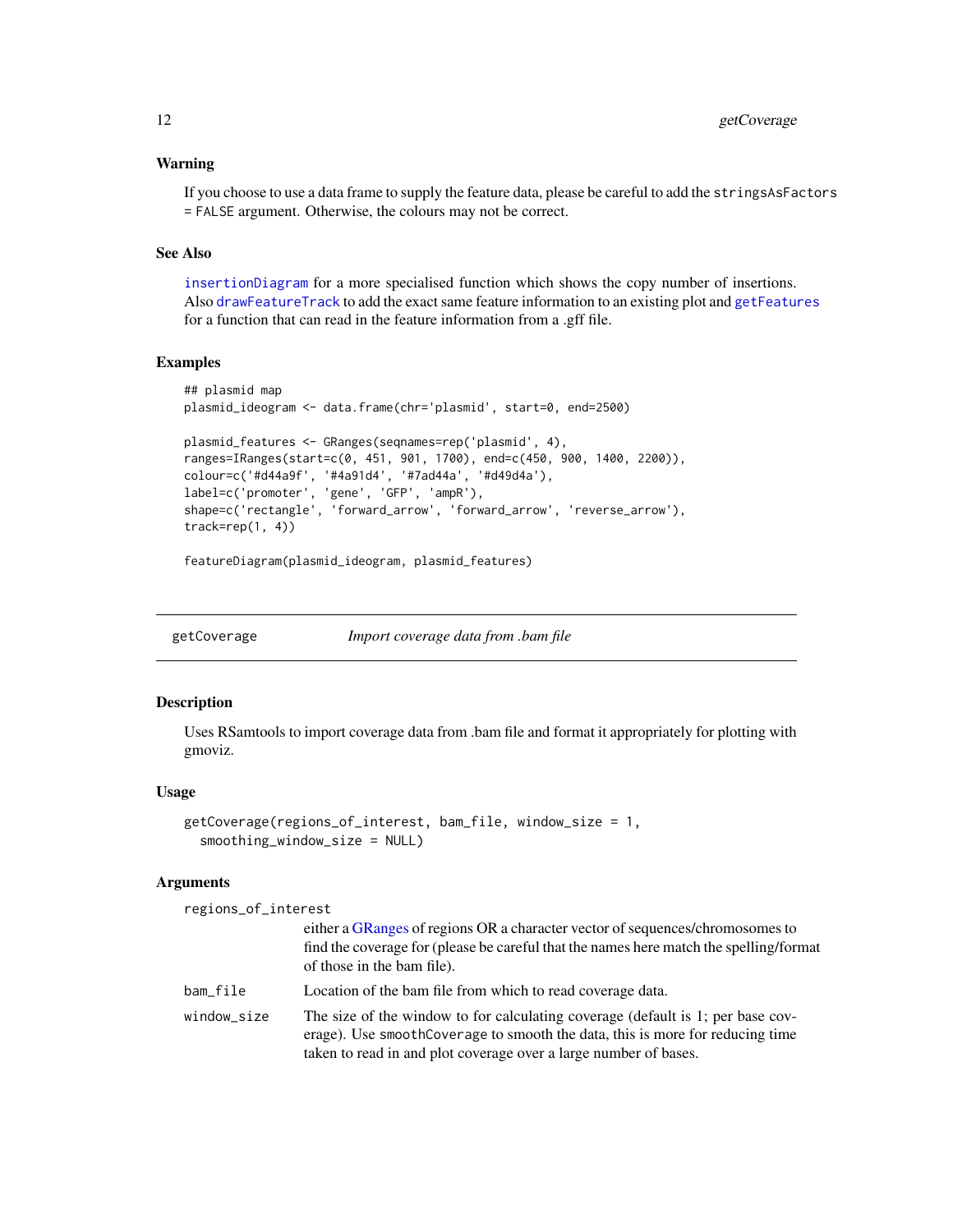#### <span id="page-12-0"></span>getFeatures 13

smoothing\_window\_size

If supplied, then moving average smoothing will be applied using the [movavg](#page-0-0) function from the package pracma (please make sure it's installed). Note: smoothing may take some time when there are many points involved. Please be patient, or proceed without smoothing.

#### Value

A [GRanges](#page-0-0) containing the coverage data in the metadata column 'coverage'.

#### See Also

The [gmovizInitialise](#page-16-1), [drawLinegraphTrack](#page-5-1), [insertionDiagram](#page-20-1) and [featureDiagram](#page-8-1) functions which can plot the coverage data.

#### Examples

## the example .bam file path <- system.file('extdata', 'ex1.bam', package='Rsamtools')

## example without smoothing or windowing getCoverage(regions\_of\_interest='seq1', bam\_file=path)

## using windowing getCoverage(regions\_of\_interest='seq1', bam\_file=path, window\_size=5)

## using smoothing getCoverage(regions\_of\_interest='seq1', bam\_file=path, smoothing\_window\_size=3)

```
## specifying only a particular region to read in using GRanges
small_range <- GRanges('seq1', IRanges(0, 500))
getCoverage(regions_of_interest=small_range, bam_file=path)
## please be very careful that the sequence names are spelled exactly like
## in the bam file or you'll get an error! The following WON'T WORK.
## Not run:
getCoverage(regions_of_interest='chr1', bam_file=path)
## End(Not run)
```
<span id="page-12-1"></span>getFeatures *Generate a GRanges containing 'features' from .gff files*

#### Description

Uses a .gff file to create a [GRanges](#page-0-0) of 'features' (e.g. genes or other regions of interest within the genome) which can then be plotted with the [featureDiagram](#page-8-1) or [drawFeatureTrack](#page-2-1) functions.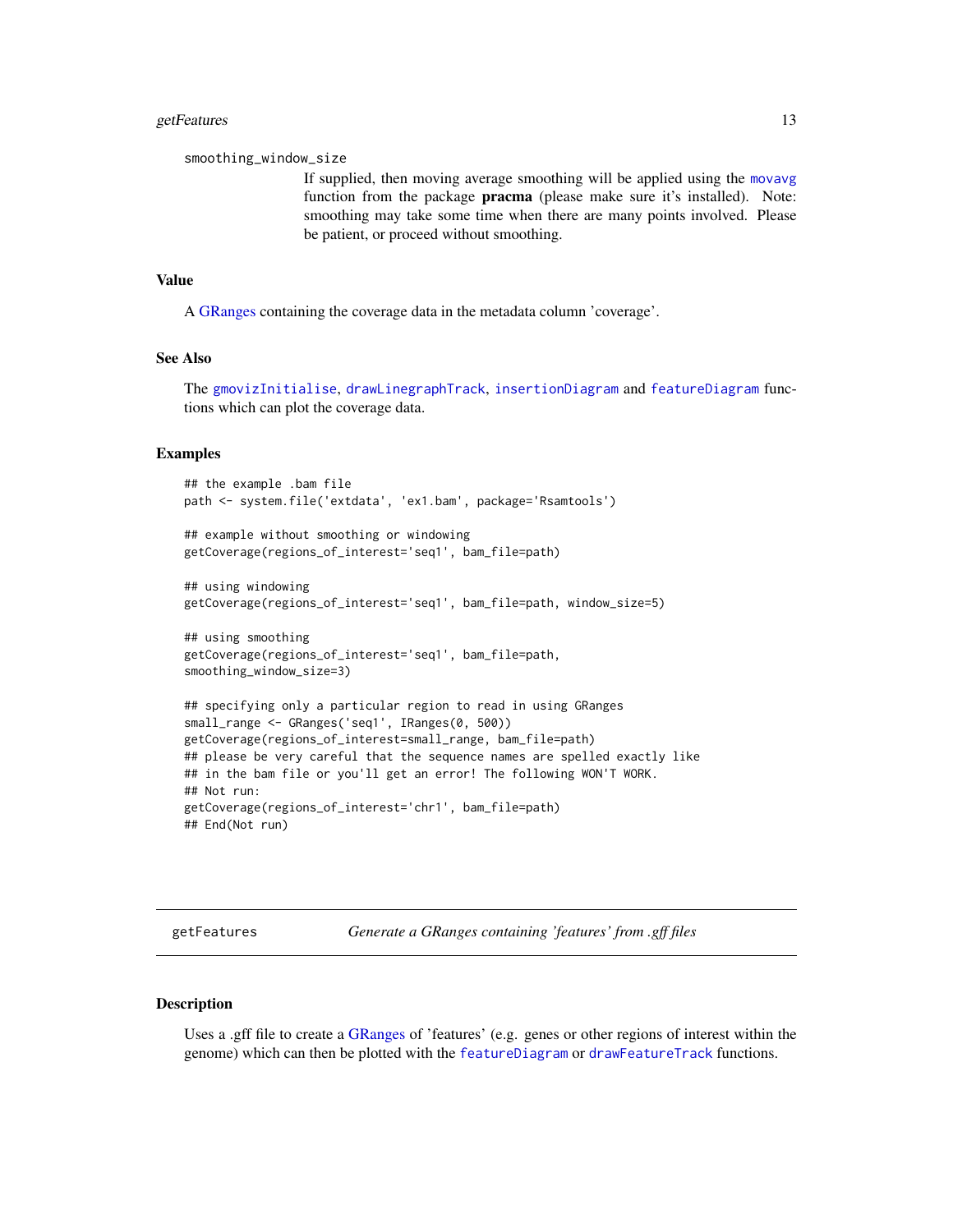```
getFeatures(gff_file, colours = nice_colours, colour_by_type = TRUE)
```
#### Arguments

| gff_file | Location of the gff file to read in.                                                                                                                                                                                              |
|----------|-----------------------------------------------------------------------------------------------------------------------------------------------------------------------------------------------------------------------------------|
| colours  | A character vector of colours to be used to colour code the features.                                                                                                                                                             |
|          | colour_by_type If TRUE, the features will be coloured according to the 'type' field of the gff<br>file. If FALSE, colours will be assigned based on the name of the feature (each<br>uniquely named feature gets its own colour). |

#### Value

A [GRanges](#page-0-0) containing the 'features'. See [drawFeatureTrack](#page-2-1) for a detailed description of the format.

#### See Also

[getLabels](#page-15-1) for a function which reads the entries of a .gff file into labels rather than 'features'. Also [featureDiagram](#page-8-1) or [drawFeatureTrack](#page-2-1) for functions which can plot this data.

#### Examples

```
## the example .gff
path <- system.file('extdata', 'example.gff3', package='gmoviz')
```
## coloured by type getFeatures(path)

## not coloured by type (each uniquely named feature gets its own colour) getFeatures(path, colour\_by\_type=FALSE)

<span id="page-13-1"></span>getIdeogramData *Import transgenic genome data from .bam or .fasta file*

#### Description

Read in the seqname, start & end from .bam or .fasta file and format correctly for plotting with gmoviz.

#### Usage

```
getIdeogramData(bam_file = NULL, fasta_file = NULL,
  fasta_folder = NULL, just_pattern = NULL, unwanted_chr = NULL,
 wanted_chr = NULL, add_chr = TRUE)
```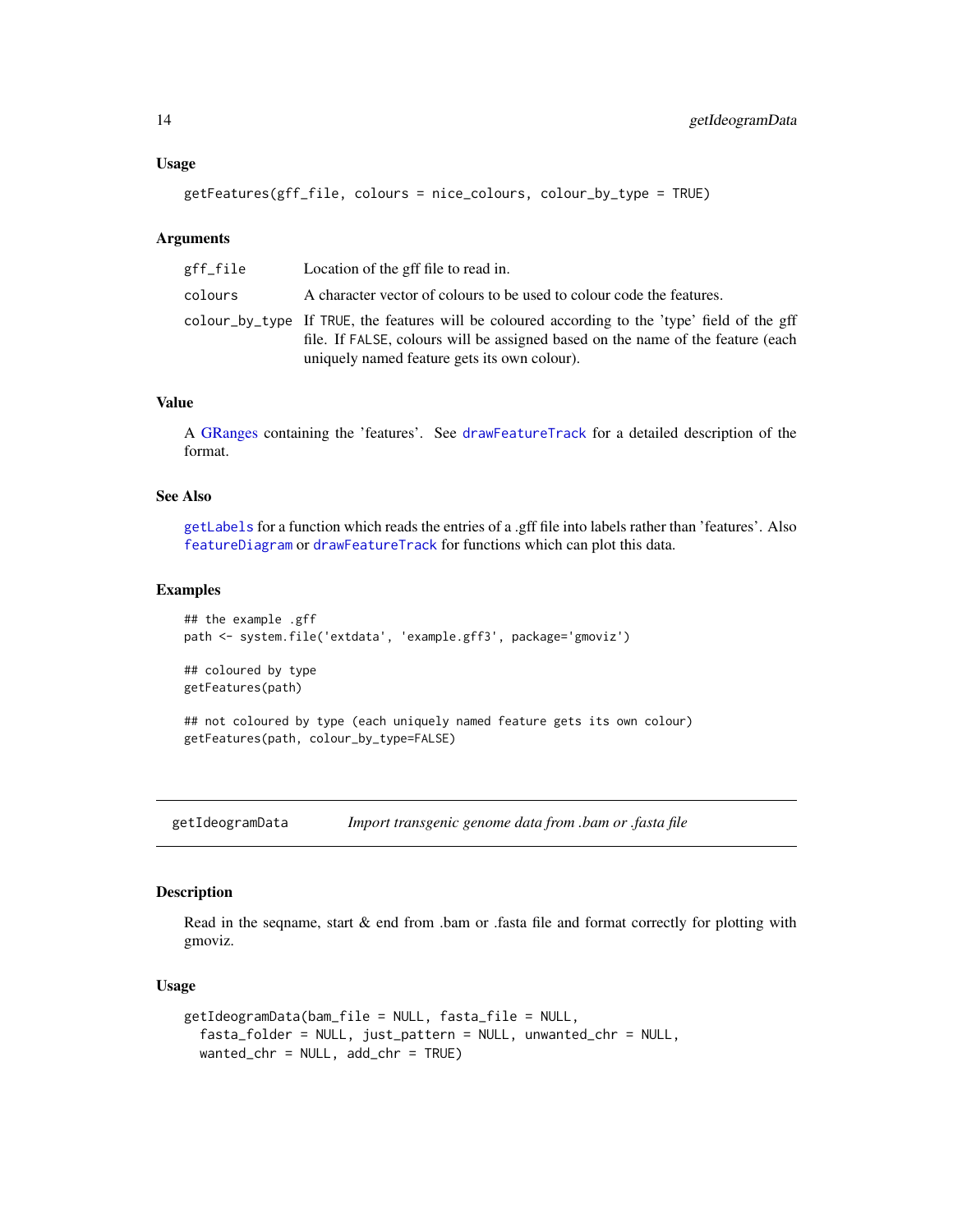#### <span id="page-14-0"></span>getIdeogramData 15

#### **Arguments**

bam\_file, fasta\_file, fasta\_folder

|              | Location of either a bam file, fasta file or folder of fasta files to read in. You<br>only need to supply one of these file types; .bam files are recommended because<br>it is much faster than using fasta files. Also note that the filters unwated Chr,<br>wanted_chr and just_pattern won't work with single .fasta files (only with<br>bam or fasta folders). |
|--------------|--------------------------------------------------------------------------------------------------------------------------------------------------------------------------------------------------------------------------------------------------------------------------------------------------------------------------------------------------------------------|
| just_pattern | If supplied, this pattern (regex) will be used to select the sequences to read in                                                                                                                                                                                                                                                                                  |
| unwanted_chr | If supplied, these sequences won't be read in                                                                                                                                                                                                                                                                                                                      |
| wanted_chr   | If supplied, only these sequences will be read in                                                                                                                                                                                                                                                                                                                  |
| add chr      | If TRUE, 'chr' will be added to the start of sequence names with one or two<br>characters (e.g. X will become chrX and 10 will become chr10 but plasmid will<br>remain as-is)                                                                                                                                                                                      |

#### Value

A [GRanges](#page-0-0) containing the ideogram data (sequence names, starts & ends).

#### See Also

The [gmovizInitialise](#page-16-1) and [featureDiagram](#page-8-1) functions which can be used to plot this data.

#### Examples

```
## the example .bam file
path <- system.file('extdata', 'ex1.bam', package='Rsamtools')
```

```
## just starting with 'seq'
getIdeogramData(bam_file=path, just_pattern='^seq')
```

```
## only seq1
getIdeogramData(bam_file=path, wanted_chr='seq1')
```

```
## not seq2 (same as above)
getIdeogramData(bam_file=path, unwanted_chr='seq2')
```

```
## you can mix and match any of the filters
getIdeogramData(bam_file=path, unwanted_chr='seq2', just_pattern='^seq')
```

```
## the function also works to read in individual .fasta files, but please
## note that for now the filters won't work (so if you have multiple
## sequences in one .fasta file then they will all be read in)
path <- system.file('extdata', 'someORF.fa', package='Biostrings')
getIdeogramData(fasta_file=path)
```

```
## we can also read in selected .fasta files from a folder of .fasta files,
## based on the filters shown above for the .bam file
path <- system.file('extdata', 'fastaFolder', package='gmoviz')
getIdeogramData(fasta_folder=path)
```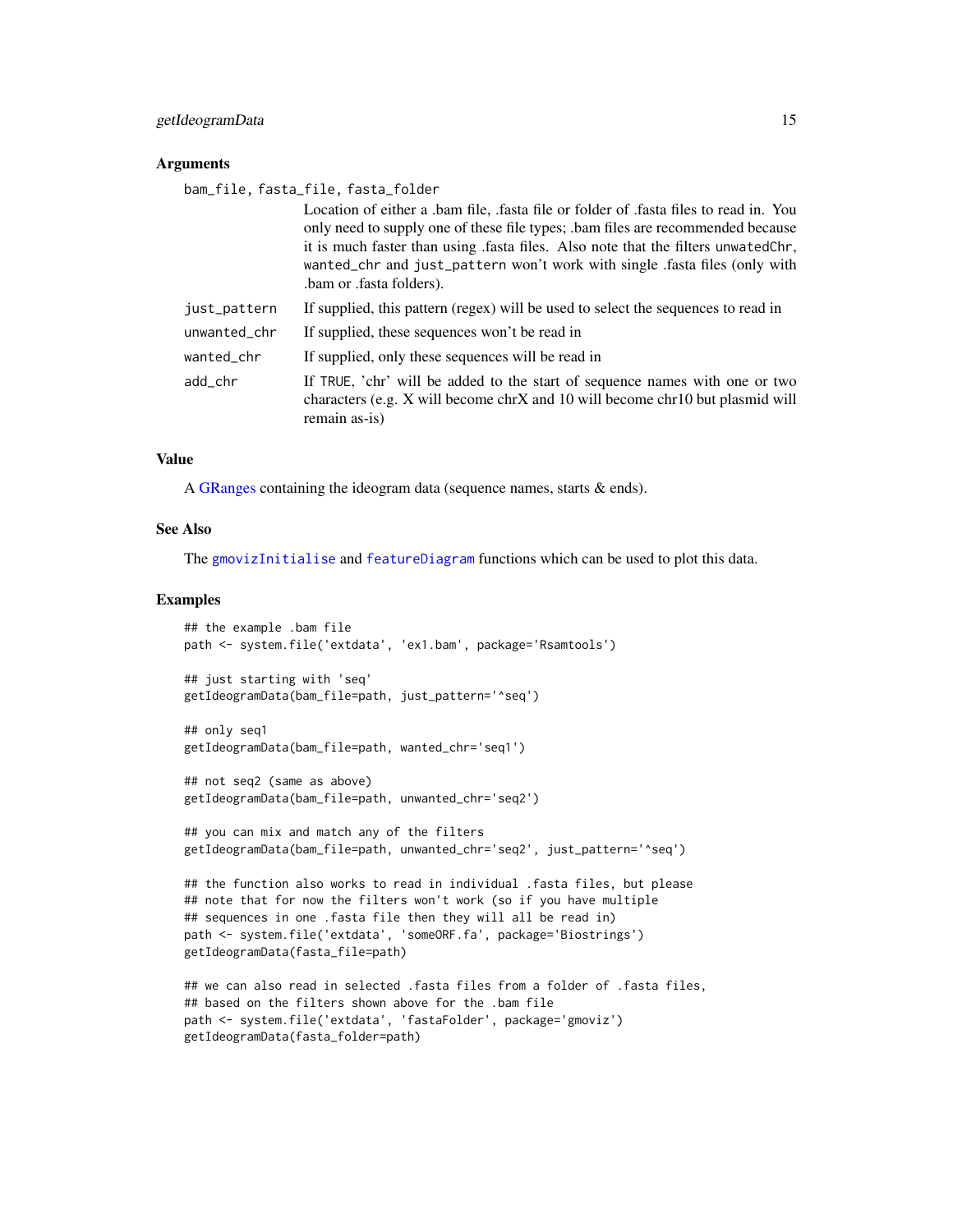<span id="page-15-1"></span><span id="page-15-0"></span>

#### Description

Uses a .gff file to create a GRanges of labels which can then be plotted with the label\_data argument of many functions in this package such as [gmovizInitialise](#page-16-1), [insertionDiagram](#page-20-1) or [featureDiagram](#page-8-1).

#### Usage

```
getLabels(gff_file, colour_code = TRUE,
  colours = bright_colours_opaque)
```
#### Arguments

| gff_file    | Location of the gff file to read in.                                                                                                   |
|-------------|----------------------------------------------------------------------------------------------------------------------------------------|
| colour_code | If TRUE, the labels will be assigned colours according to the 'type' field of the<br>gff file. If FALSE, colours will not be assigned. |
| colours     | A character vector of colours to be used to colour code the labels (if colour _code<br>is TRUE).                                       |

#### Value

A GRanges containing the gene label data. See [gmovizInitialise](#page-16-1) for a detailed description of the format.

#### See Also

[getFeatures](#page-12-1) for a function which reads the entries of a .gff file into 'features' rather than labels. Also [gmovizInitialise](#page-16-1), [insertionDiagram](#page-20-1) and [featureDiagram](#page-8-1) for functions which can plot this data.

#### Examples

```
## example .gff
path <- system.file('extdata', 'example.gff3', package='gmoviz')
## colour coded
getLabels(path)
## not colour coded (all black)
getLabels(path, colour_code=FALSE)
```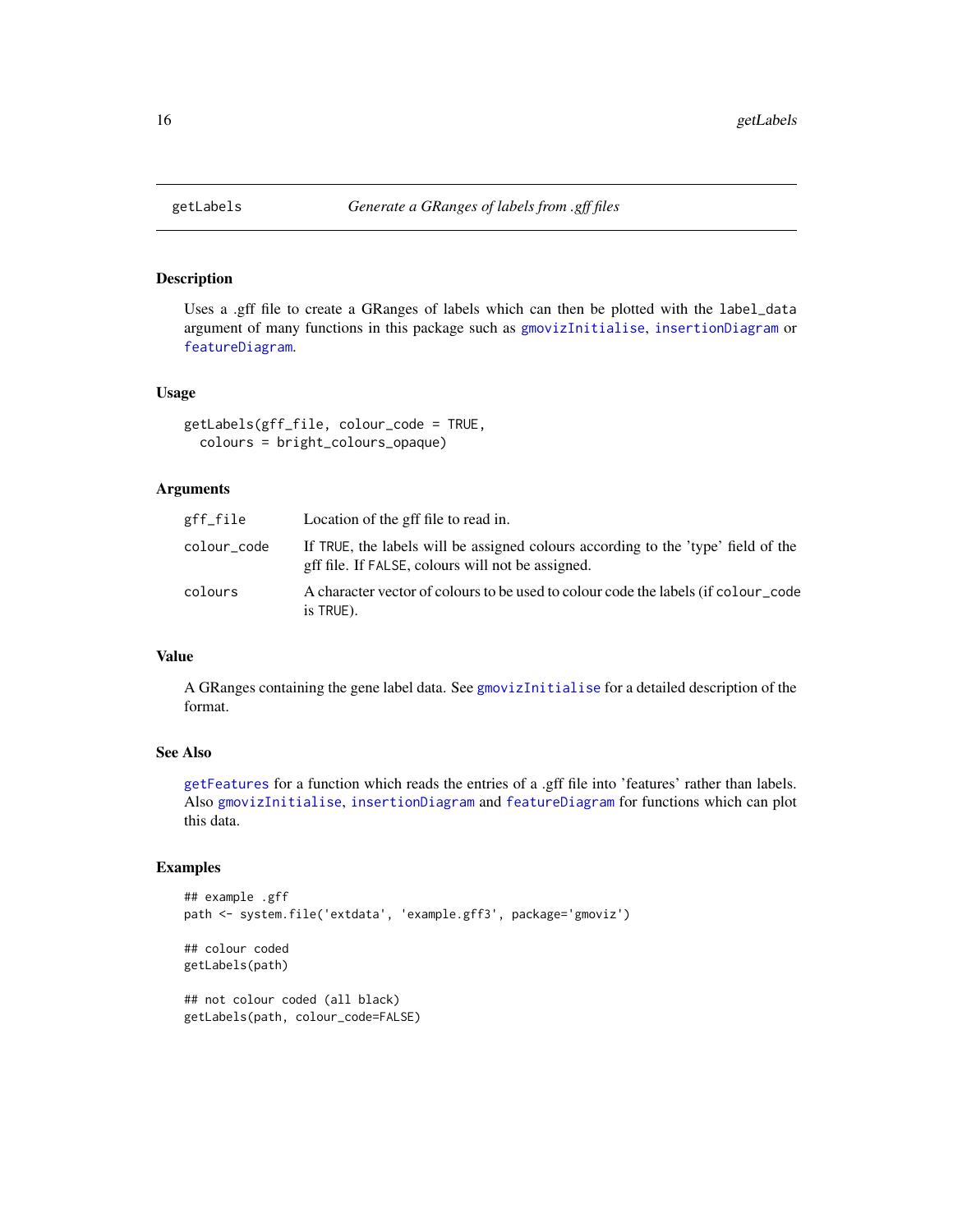<span id="page-16-1"></span><span id="page-16-0"></span>gmovizInitialise *Initialise the layout of the circular plot*

#### Description

Draws the ideogram (sectors around a circle representing sequences of interest, like chromosomes), labels and genomic axis in preparation for the addition of other tracks like [drawFeatureTrack](#page-2-1) or [drawLinegraphTrack](#page-5-1).

#### Usage

```
gmovizInitialise(ideogram_data, start_degree = 90,
  space_between_sectors = 1, zoom_sectors = NULL, zoom_size = 0.055,
  remove_unzoomed = TRUE, zoom_prefix = "zoomed_",
 custom\_sector\_width = NULL, track\_height = 0.1,sector_colours = nice_colours, sector_border_colours = nice_colours,
  coverage_rectangle = NULL, coverage_data = NULL,
  custom_ylim = NULL, sector_labels = TRUE, sector_label_size = 0.9,
  sector_label_colour = "black", xaxis = TRUE,
  xaxis_orientation = "top", xaxis_label_size = 0.75,
  xaxis_colour = "#747577", xaxis_spacing = 10,
  xaxis_spacing_unit = "deg", label_data = NULL,
  label_colour = "black", label_size = 0.85,
  space_between_labels = 0.4, label_orientation = "outside",
  sort_sectors = TRUE)
```
#### Arguments

| ideogram_data         | Either a GRanges representing regions of interest or a data frame in bed format<br>(containing the chr, start and end columns). If you want to read in data from<br>file, please see the getIdeogramData function.                                            |
|-----------------------|---------------------------------------------------------------------------------------------------------------------------------------------------------------------------------------------------------------------------------------------------------------|
| start_degree          | Where on the circle the first sector will start being drawn from $(90 = 12 \text{ o}'$ clock).                                                                                                                                                                |
| space_between_sectors |                                                                                                                                                                                                                                                               |
|                       | Space between each sector.                                                                                                                                                                                                                                    |
| zoom_sectors          | A character vector of sectors that should be 'zoomed' (made bigger than usual,<br>useful to show shorter sequences like plasmids alongside longer sequences like<br>chromosomes).                                                                             |
| zoom_size             | The size of the zoomed chromosome, as a proportion of the entire circle $(0 = in-$<br>visible, $1$ = entire circle filled). The default value of 0.055 is good for displaying<br>something small (e.g. plasmid) alongside something large (e.g. chromosomes). |
| remove_unzoomed       |                                                                                                                                                                                                                                                               |
|                       | If TRUE, the sectors in zoom_sectors will only appear in their zoomed form. If<br>FALSE, both the zoomed and unzoomed versions will be plotted.                                                                                                               |
| zoom_prefix           | A character prefix that will be applied to zoomed sequences to distinguish them<br>from non-zoomed ones.                                                                                                                                                      |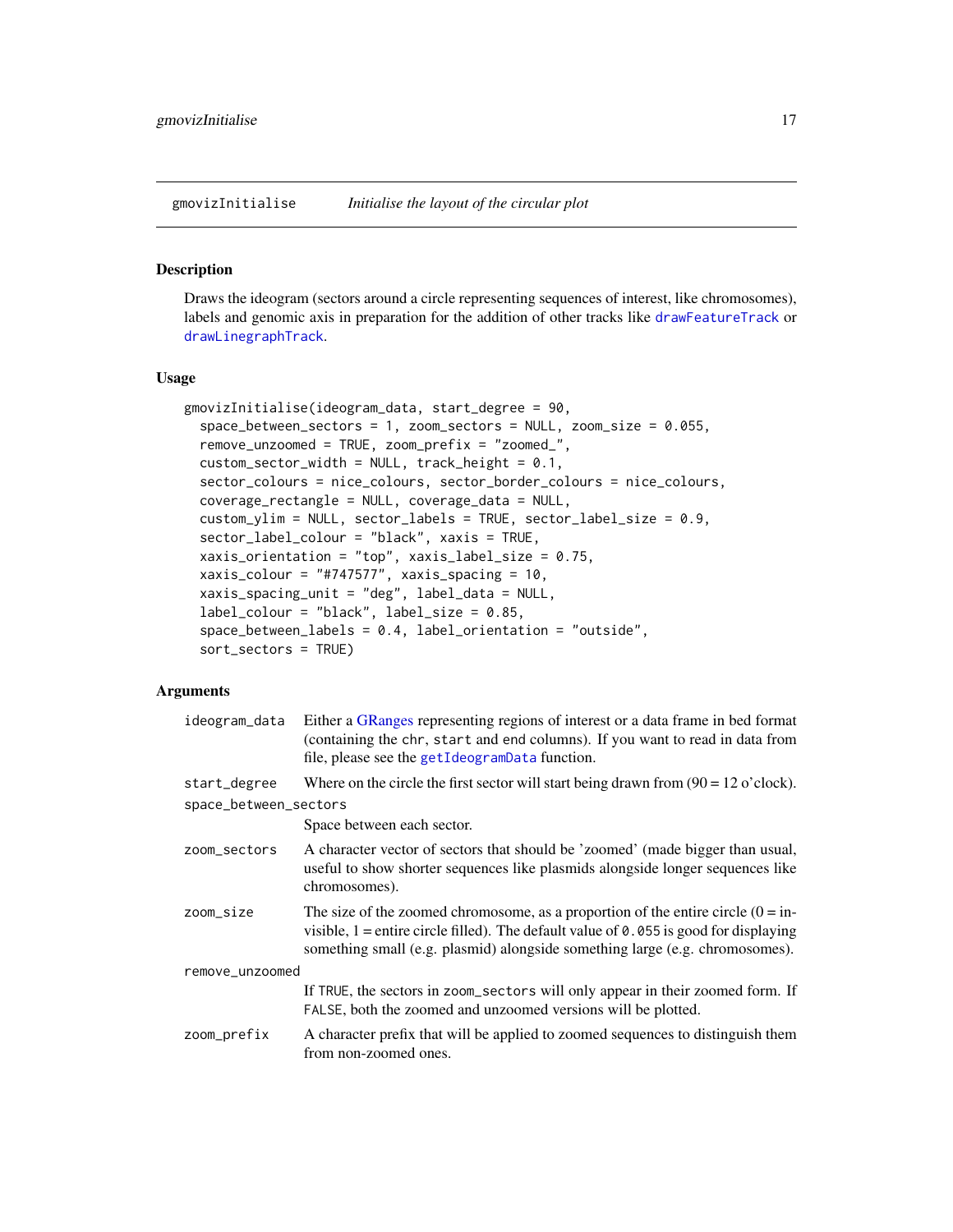<span id="page-17-0"></span>

| custom_sector_width        |                                                                                                                                                                                                                                                                                                                                                                                                           |
|----------------------------|-----------------------------------------------------------------------------------------------------------------------------------------------------------------------------------------------------------------------------------------------------------------------------------------------------------------------------------------------------------------------------------------------------------|
|                            | Normally, the size of each sector is proportional to its relative length, but custom_sector_width<br>can change this. It is a vector of sector sizes (as proportions of the entire cir-<br>cle), given in the same order in which sectors are plotted: firstly 'chr1', 'chr2'<br>through to 'chrX' and 'chrY' followed by any differently named sectors e.g.<br>'gene 1', plasmid' in alphabetical order. |
| track_height               | The height (vertical distance around the circle) that will be taken up by this<br>track. Should be a number between 0 (none) and 1 (entire circle).                                                                                                                                                                                                                                                       |
|                            | sector_colours Either a single colour (which will be applied to all sectors) or a vector with the<br>same length as the number of sectors/regions. This package includes 5 colour<br>sets: nice_colours, pastel_colours, bright_colours_transparent, bright_colours_opaque<br>and rich_colours. See colourSets for more information about these.                                                          |
| sector_border_colours      |                                                                                                                                                                                                                                                                                                                                                                                                           |
|                            | Same as sector_colours, only for the border of each sector.                                                                                                                                                                                                                                                                                                                                               |
| coverage_rectangle         |                                                                                                                                                                                                                                                                                                                                                                                                           |
|                            | A vector containing the name(s) of any sector(s) that you would like to depict as<br>'coverage rectangles': filled in shapes that are a plot of the coverage data over<br>that sector. See the example below or the vignette for an example of this.                                                                                                                                                      |
| coverage_data              | A GRanges (or data frame) containing the coverage data to plot for those sectors<br>in coverage_rectangle. To read this data in from a BAM file, please see the<br>getCoverage function.                                                                                                                                                                                                                  |
| custom_ylim                | A vector of length two containing the y (coverage) axis limits. No need to set if<br>not using coverage rectangles or if you're happy with the default: c(0, maximum<br>coverage).                                                                                                                                                                                                                        |
| sector_labels              | If TRUE, labels ('chr1', 'chr2' etc.) will be drawn for each sector (recommended).                                                                                                                                                                                                                                                                                                                        |
| sector_label_size          |                                                                                                                                                                                                                                                                                                                                                                                                           |
|                            | Size of the sector labels.                                                                                                                                                                                                                                                                                                                                                                                |
| sector_label_colour        | Colour of the sector labels.                                                                                                                                                                                                                                                                                                                                                                              |
|                            |                                                                                                                                                                                                                                                                                                                                                                                                           |
| xaxis<br>xaxis_orientation | If TRUE, an x (genomic position) xaxis will be plotted.                                                                                                                                                                                                                                                                                                                                                   |
|                            | Either 'top' to put the x axis on the outside of the circle or 'bottom' to put it<br>on the inside.                                                                                                                                                                                                                                                                                                       |
| xaxis_label_size           |                                                                                                                                                                                                                                                                                                                                                                                                           |
|                            | Size of the x axis labels.                                                                                                                                                                                                                                                                                                                                                                                |
| xaxis_colour               | Colour of the x axis labels.                                                                                                                                                                                                                                                                                                                                                                              |
| xaxis_spacing              | Space between the x axis labels, in degrees. Alternatively, the string 'start_end'<br>will place a label at the start and end of each sector only.                                                                                                                                                                                                                                                        |
| xaxis_spacing_unit         |                                                                                                                                                                                                                                                                                                                                                                                                           |
|                            | Either "deg" to draw ticks every certain number of degrees around the circle or<br>"bp" to draw ticks every certain bp around the circle (be warned that when the<br>scales for each sector are very different, it's best to use "deg")                                                                                                                                                                   |
| label_data                 | Data frame or GRanges containing the labels. If a GRanges, label should be a<br>metadata column containing the character strings of the labels. type and colour<br>can also be used to store additional information about the type (e.g. 'gene' or                                                                                                                                                        |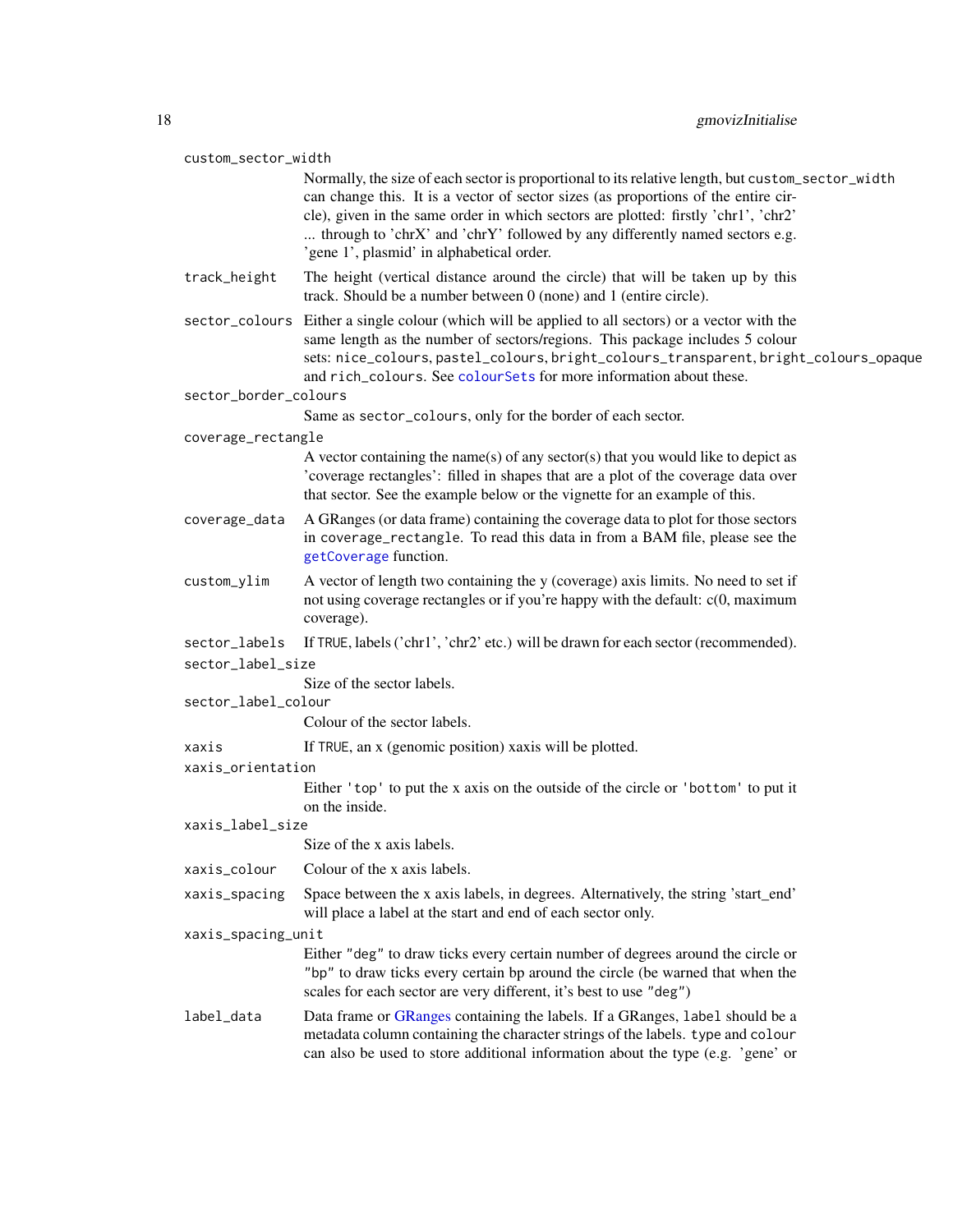<span id="page-18-0"></span>

|                      | 'promoter') and colour of the label. This information can be used to <b>colour</b><br>code the labels by supplying the colour column as the label_colour parameter.<br>Data frames should additionally include the chr, start, end which dictate the<br>position of the label. |  |
|----------------------|--------------------------------------------------------------------------------------------------------------------------------------------------------------------------------------------------------------------------------------------------------------------------------|--|
| label_colour         | Colour of the labels, can be either a single value (applied to all labels) or a vector<br>with the same length as the number of labels (for colour-coding).                                                                                                                    |  |
| label_size           | Size of the labels.                                                                                                                                                                                                                                                            |  |
| space_between_labels |                                                                                                                                                                                                                                                                                |  |
|                      | Space between the labels                                                                                                                                                                                                                                                       |  |
| label_orientation    |                                                                                                                                                                                                                                                                                |  |
|                      | 'outside' to put the labels on the outside of the circle, 'inside' to put them<br>on the inside.                                                                                                                                                                               |  |
| sort_sectors         | If TRUE, the sectors will be plotted around the circle in alphabetical order. Oth-<br>erwise, they will be in the order in which they appear in ideogram_data                                                                                                                  |  |
|                      |                                                                                                                                                                                                                                                                                |  |

#### Value

Generates an image of the initial ideogram track which can then be added to with various other functions.

#### See Also

The [drawScatterplotTrack](#page-6-1), [drawFeatureTrack](#page-2-1) and [drawLinegraphTrack](#page-5-1), which can be used to add information to this plot. Also [getIdeogramData](#page-13-1) which can be used to read in the needed ideogram data for this function.

#### Examples

```
## normal/standard usage
ideogram <- data.frame(chr=paste0('chr', c(1:19, 'X', 'Y')),
start=rep(0, 21),
end=c(195471971, 182113224, 160039680, 156508116, 151834684, 149736546,
145441459, 129401213, 124595110, 130694993, 122082543, 120129022,
120421639, 124902244, 104043685, 98207768, 94987271, 90702639, 61431566,
171031299, 91744698))
gmovizInitialise(ideogram)
## zooming a sector
gmovizInitialise(ideogram, zoom_sectors='chr19', zoom_size=0.2)
## custom sector width
small_ideogram <- data.frame(chr=c('region 1', 'region 2', 'region 3'),
start=c(0, 0, 0), end=c(10000, 12000, 10000))
gmovizInitialise(small_ideogram, custom_sector_width=c(0.3, 0.3, 0.3))
## coverage rectangle
path <- system.file('extdata', 'ex1.bam', package='Rsamtools')
ideo <- getIdeogramData(path, wanted_chr='seq1')
coverage <- getCoverage(bam_file=path, regions_of_interest='seq1',
window_size=30)
```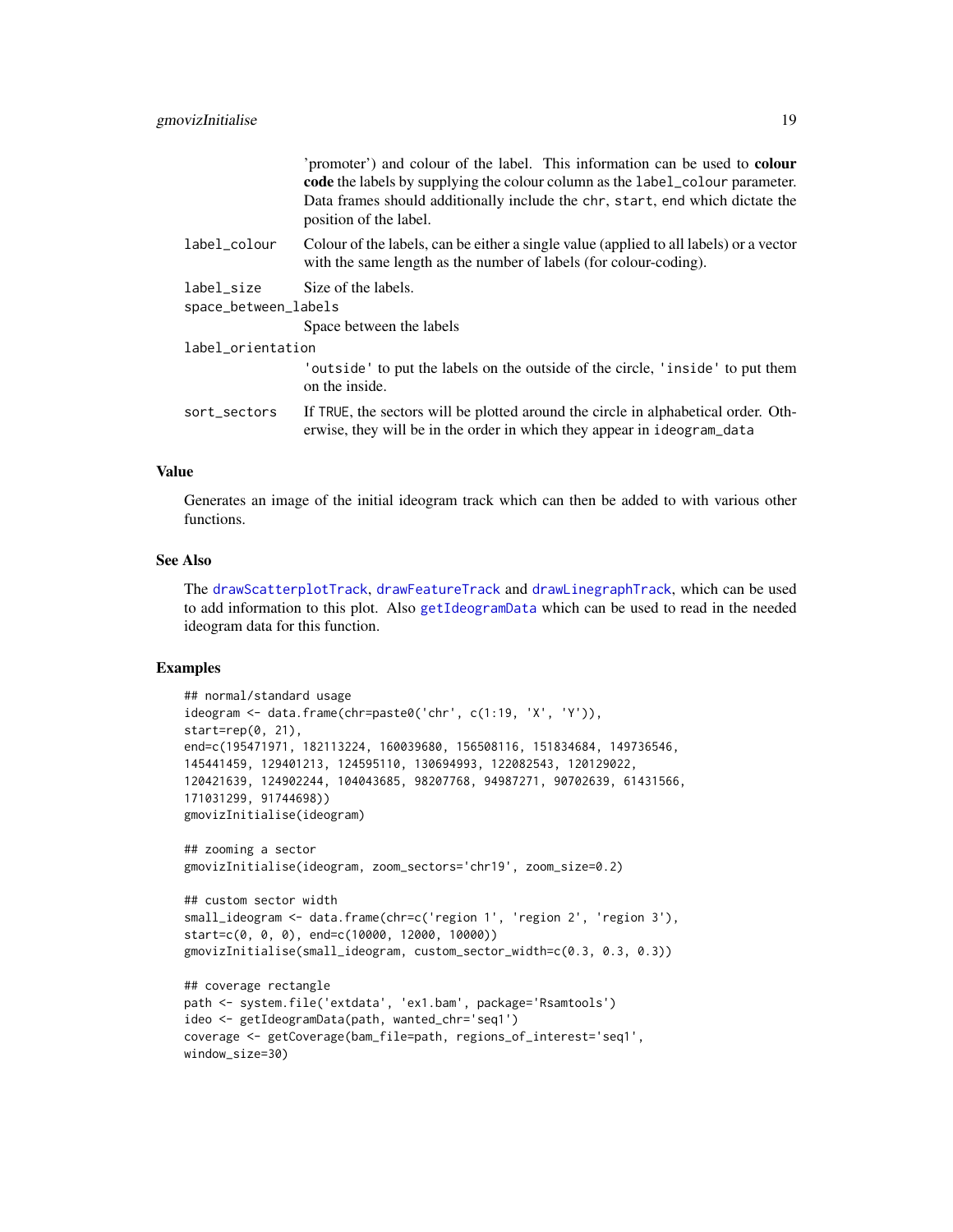<span id="page-19-0"></span>gmovizInitialise(ideo, coverage\_rectangle='seq1', coverage\_data=coverage)

<span id="page-19-1"></span>

#### Description

Saves code supplied to plotting\_functions a plot (with optional title and legends) as either .png, .svg or .ps.

#### Usage

```
gmovizPlot(file_name, file_type = "png", plotting_functions,
  legends = NULL, title = NULL, width = 338.7, height = 238.7,
 units = "mm", res = 300, background_colour = "transparent",
  title_x_position = 0.5, title_y_position = 0.9,
  title_font_face = "bold", title_size = 1.1, title_colour = "black",
 point_size = 11)
```
#### Arguments

| file_name          | The name of the file to be saved.                                                |
|--------------------|----------------------------------------------------------------------------------|
| file_type          | The type of image file to produce: either 'png', 'svg' or 'ps'.                  |
| plotting_functions |                                                                                  |
|                    | The functions you want to plot (e.g. insertionDiagram or gmovizInitialise).      |
| legends            | A legend object to plot, generated by makeLegends.                               |
| title              | Text for the title, leave as NULL for no title.                                  |
| width              | Width of the image.                                                              |
| height             | Height of the image.                                                             |
| units              | Units for the width and height of the image. One of 'mm', 'cm' or 'in' (inches). |
| res                | Resolution of the image (only needed for .png files).                            |
| background_colour  |                                                                                  |
|                    | Colour of the image background.                                                  |
|                    | title_x_position, title_y_position                                               |
|                    | X and Y positions of the title on the image.                                     |
| title_font_face    |                                                                                  |
|                    | Font face of the title: bold, italic or bold-italic.                             |
| title_size         | Size of the title.                                                               |
| title_colour       | Colour of the title.                                                             |
| point_size         | Pointsize (for postscript output only).                                          |

#### Value

Saves a plot to disk in the specified format.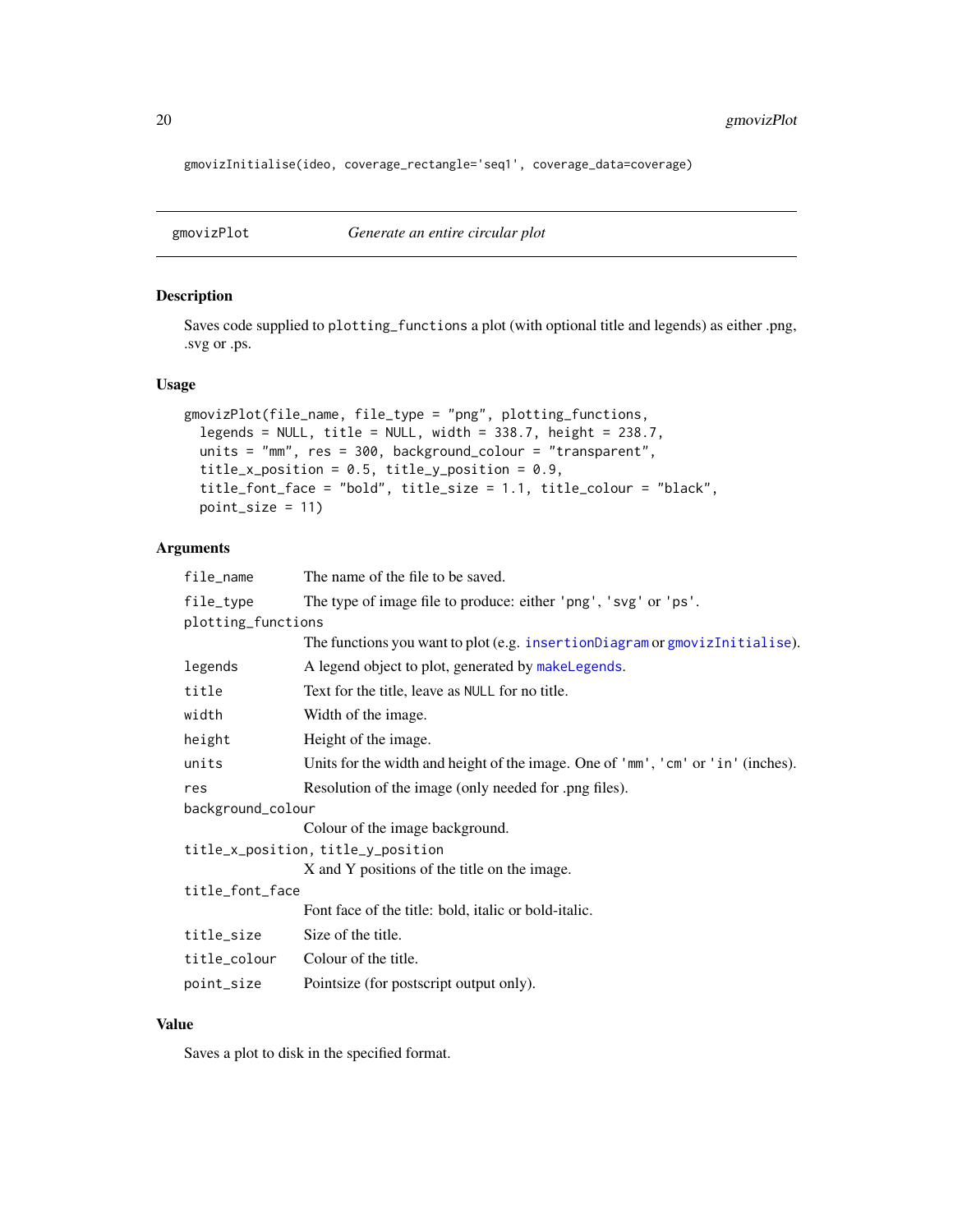#### <span id="page-20-0"></span>insertionDiagram 21

#### See Also

[makeLegends](#page-24-1) for a function that generates the legend objects.

#### Examples

```
## make some example data
small_ideogram <- data.frame(chr=c('region 1', 'region 2', 'region 3'),
start=c(0, 0, 0), end=c(10000, 12000, 10000))
small_plot_data <- data.frame(
chr=sample(c('region 1', 'region 2', 'region 3'), size=40, replace=TRUE),
start=sample(0:10000, 40), end=sample(0:10000, 40),
val=rnorm(40, 2, 0.5))
## plot it
## Not run:
gmovizPlot('test.png', {
gmovizInitialise(small_ideogram, custom_sector_width=c(0.3, 0.3, 0.3))
drawScatterplotTrack(small_plot_data)}, title='scatterplot')
## End(Not run)
```
<span id="page-20-1"></span>insertionDiagram *Display number of copies of an insertion*

#### Description

Generates a diagram which displays insertions, showing their position, size and copy number. See [featureDiagram](#page-8-1) for a more general function which can display other features of interest.

#### Usage

```
insertionDiagram(insertion_data, style = 1, either_side = "default",
  insertion_label = "default", sector_colours = nice_colours,
  sector_border_colours = nice_colours, start_degree = 180,
  custom_sector_width = NULL, coverage_rectangle = NULL,
  coverage_data = NULL, custom_ylim = NULL,
  space_between_sectors = 15, sector_labels = TRUE,
  sector_label_size = 1.3, sector_label_colour = "black",
  label_data = NULL, label_colour = "black", link_colour = "default",
  label\_size = 1.1, xaxis = TRUE, xaxis_label_size = 0.9,
 xaxis_colour = "#747577", xaxis_spacing = 10,
  xaxis_spacing_unit = "deg", link_ends = "default",
  track\_height = 0.15, internal = FALSE)
```
#### Arguments

insertion\_data A [GRanges](#page-0-0) or data frame describing the insertion. See below for the detailed format.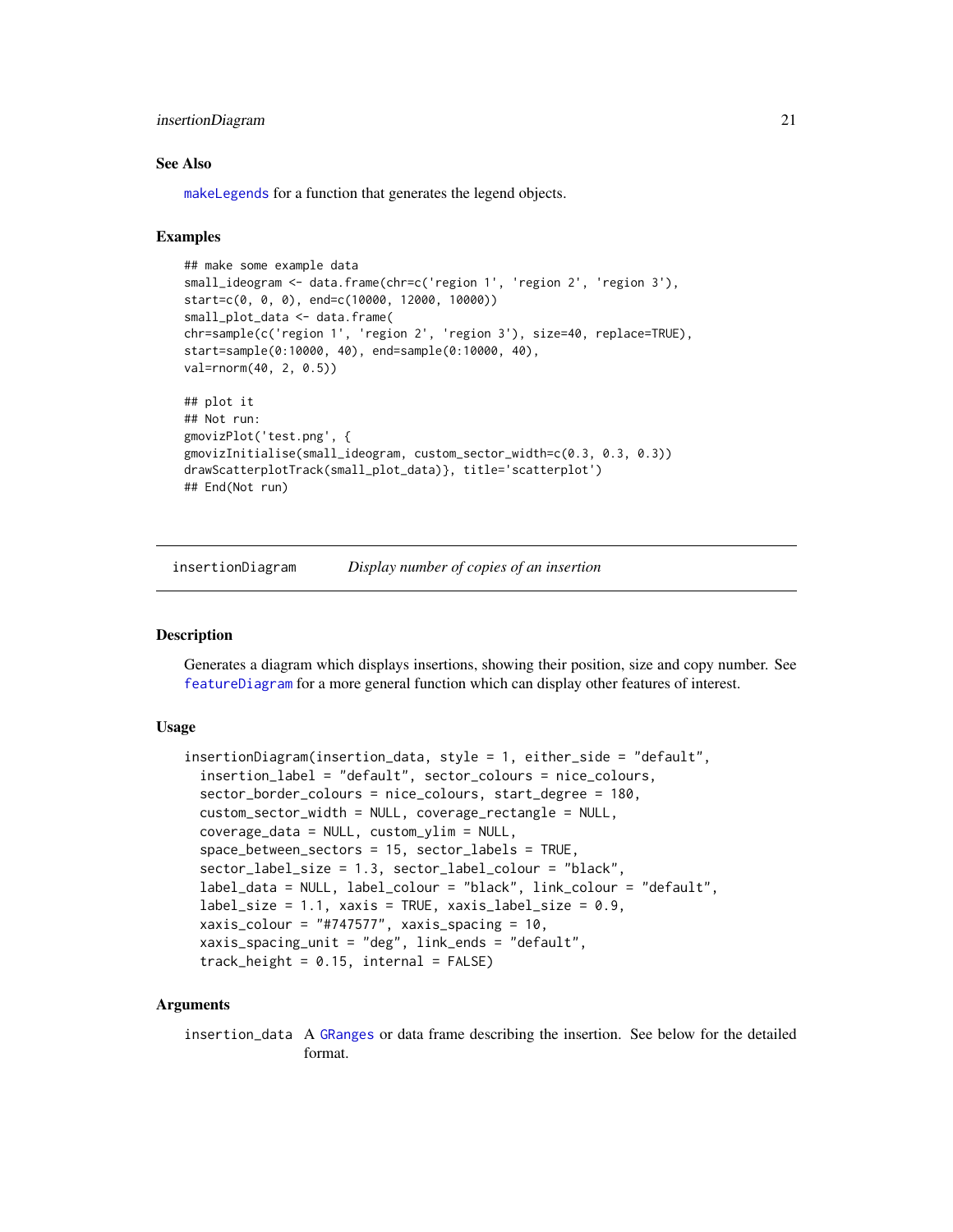<span id="page-21-0"></span>

| style                 | How the original sequence and insertions will be positioned around the circle.<br>Choose from options $1, 2, 3$ or 4. Please see the examples below or the vignette<br>for what these options represent.                                                                                                                                                                                                         |  |  |
|-----------------------|------------------------------------------------------------------------------------------------------------------------------------------------------------------------------------------------------------------------------------------------------------------------------------------------------------------------------------------------------------------------------------------------------------------|--|--|
| either_side           | How much extra of the genome should be shown around the insertion site. Can<br>be either a single number (e.g. 1000, then 1000bp will be shown either side<br>of the insertion site), a vector of length 2 (e.g. c(2000, 13000) in which case<br>from 2000 to 13000 will be shown) or a GRanges (in which case all ranges in<br>the GRanges object will be used to determine the start/end points of the sector) |  |  |
| insertion_label       |                                                                                                                                                                                                                                                                                                                                                                                                                  |  |  |
|                       | The label(s) that will be applied to the insertions. If 'default' then the name<br>of the insertion will be used to label single copy insertions and a number will be<br>used for multiple copy number insertions. Otherwise, insertion_label should<br>be a vector with one element for each row of the insertion data, indicating the<br>label that should be used for that insertion.                         |  |  |
|                       | sector_colours Either a single colour (which will be applied to all sectors) or a vector with the<br>same length as the number of sectors/regions. This package includes 5 colour<br>sets: nice_colours, pastel_colours, bright_colours_transparent, bright_colours_opaque<br>and rich_colours. See colourSets for more information about these.                                                                 |  |  |
| sector_border_colours | Same as sector_colours, only for the border of each sector.                                                                                                                                                                                                                                                                                                                                                      |  |  |
| start_degree          | Where on the circle the first sector will start being drawn from $(90 = 12 \text{ o'clock})$ .                                                                                                                                                                                                                                                                                                                   |  |  |
| custom_sector_width   |                                                                                                                                                                                                                                                                                                                                                                                                                  |  |  |
|                       | Normally, the size of each sector is proportional to its relative length, but custom_sector_width<br>can change this. It is a vector of sector sizes (as proportions of the entire cir-<br>cle), given in the same order in which sectors are plotted: firstly 'chr1', 'chr2'<br>through to 'chrX' and 'chrY' followed by any differently named sectors e.g.<br>'gene 1', plasmid' in alphabetical order.        |  |  |
| coverage_rectangle    |                                                                                                                                                                                                                                                                                                                                                                                                                  |  |  |
|                       | A vector containing the name(s) of any sector(s) that you would like to depict as<br>'coverage rectangles': filled in shapes that are a plot of the coverage data over<br>that sector. See the example below or the vignette for an example of this.                                                                                                                                                             |  |  |
| coverage_data         | A GRanges (or data frame) containing the coverage data to plot for those sectors<br>in coverage_rectangle. To read this data in from a BAM file, please see the<br>getCoverage function.                                                                                                                                                                                                                         |  |  |
| custom_ylim           | A vector of length two containing the y (coverage) axis limits. No need to set if<br>not using coverage rectangles or if you're happy with the default: $c(0, \text{maximum})$<br>coverage).                                                                                                                                                                                                                     |  |  |
| space_between_sectors |                                                                                                                                                                                                                                                                                                                                                                                                                  |  |  |
|                       | Space between each sector.                                                                                                                                                                                                                                                                                                                                                                                       |  |  |
| sector_labels         | If TRUE, labels ('chr1', 'chr2' etc.) will be drawn for each sector (recommended).                                                                                                                                                                                                                                                                                                                               |  |  |
|                       | sector_label_size                                                                                                                                                                                                                                                                                                                                                                                                |  |  |
|                       | Size of the sector labels.                                                                                                                                                                                                                                                                                                                                                                                       |  |  |
| sector_label_colour   |                                                                                                                                                                                                                                                                                                                                                                                                                  |  |  |
|                       | Colour of the sector labels.                                                                                                                                                                                                                                                                                                                                                                                     |  |  |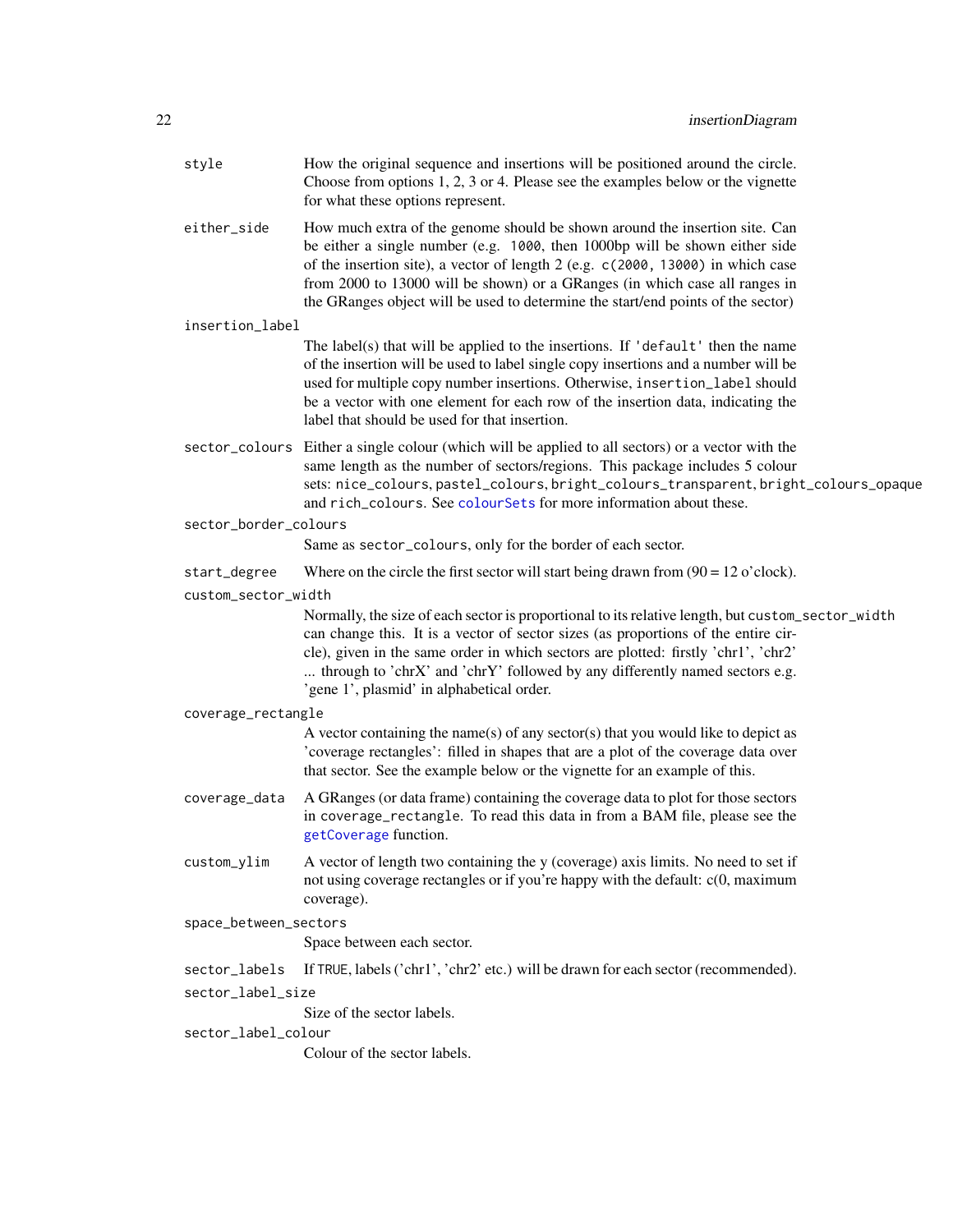<span id="page-22-0"></span>

| label_data         | Data frame or GRanges containing the labels. If a GRanges, label should be a<br>metadata column containing the character strings of the labels. type and colour<br>can also be used to store additional information about the type (e.g. 'gene' or<br>'promoter') and colour of the label. This information can be used to colour<br>code the labels by supplying the colour column as the label_colour parameter.<br>Data frames should additionally include the chr, start, end which dictate the<br>position of the label. |  |
|--------------------|-------------------------------------------------------------------------------------------------------------------------------------------------------------------------------------------------------------------------------------------------------------------------------------------------------------------------------------------------------------------------------------------------------------------------------------------------------------------------------------------------------------------------------|--|
| label_colour       | Colour of the labels, can be either a single value (applied to all labels) or a vector<br>with the same length as the number of labels (for colour-coding).                                                                                                                                                                                                                                                                                                                                                                   |  |
| link_colour        | The colour of the link: this should be a 6 digit hex code, the transparency is<br>automatically added.                                                                                                                                                                                                                                                                                                                                                                                                                        |  |
| label_size         | Size of the labels.                                                                                                                                                                                                                                                                                                                                                                                                                                                                                                           |  |
| xaxis              | If TRUE, an x (genomic position) xaxis will be plotted.                                                                                                                                                                                                                                                                                                                                                                                                                                                                       |  |
| xaxis_label_size   |                                                                                                                                                                                                                                                                                                                                                                                                                                                                                                                               |  |
|                    | Size of the x axis labels.                                                                                                                                                                                                                                                                                                                                                                                                                                                                                                    |  |
| xaxis_colour       | Colour of the x axis labels.                                                                                                                                                                                                                                                                                                                                                                                                                                                                                                  |  |
| xaxis_spacing      | Space between the x axis labels, in degrees. Alternatively, the string 'start_end'<br>will place a label at the start and end of each sector only.                                                                                                                                                                                                                                                                                                                                                                            |  |
| xaxis_spacing_unit |                                                                                                                                                                                                                                                                                                                                                                                                                                                                                                                               |  |
|                    | Either "deg" to draw ticks every certain number of degrees around the circle or<br>"bp" to draw ticks every certain bp around the circle (be warned that when the<br>scales for each sector are very different, it's best to use "deg")                                                                                                                                                                                                                                                                                       |  |
| link_ends          | How far the link extends in either direction. This is set automatically but if you<br>want to edit it, provide a vector of length 2 with each element being between 0<br>(centre of circle) and 1 (right at the edge of the circle).                                                                                                                                                                                                                                                                                          |  |
| track_height       | The height (vertical distance around the circle) that will be taken up by this<br>track. Should be a number between $0$ (none) and $1$ (entire circle).                                                                                                                                                                                                                                                                                                                                                                       |  |
| internal           | For internal use only.                                                                                                                                                                                                                                                                                                                                                                                                                                                                                                        |  |

#### Value

Generates an image displaying the copy number of the insertion(s) provided

#### Insertion data format

The start, end and seqnames of insertion\_data [GRanges](#page-0-0) should describe the insertion site. Additionally, there are five metadata columns:

- name A character string which will be used to label insertion. It is suggested to keep this label relatively short, if possible.
- colour A character string of a colour to use. Supports hex colours (*e.g. #000000*) and named R colours (*e.g. red*).

shape The shape that will be used to represent the feature:

- 'rectangle' is a rectangle.
- 'forward\_arrow' for a forwards facing arrow.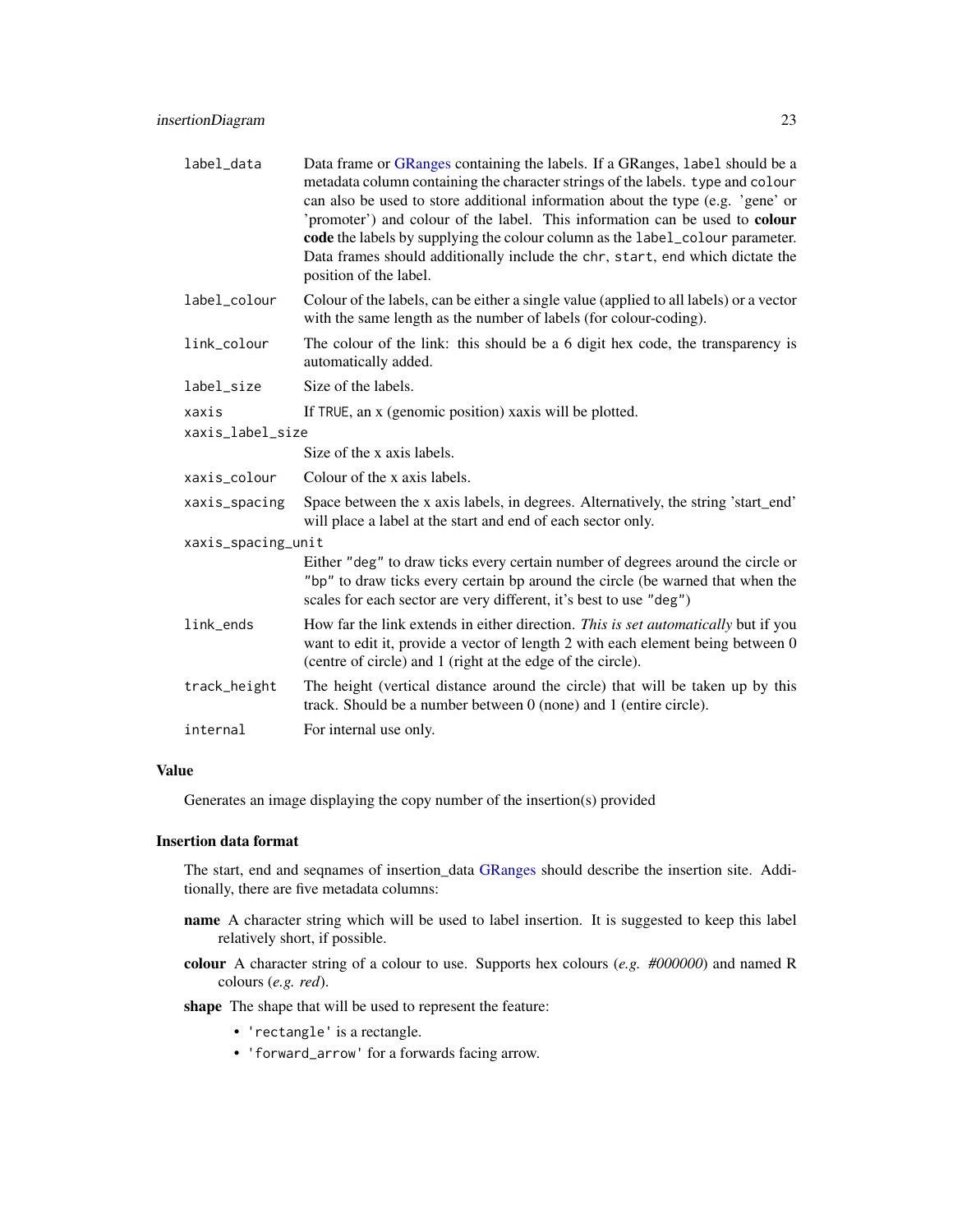<span id="page-23-0"></span>• 'reverse\_arrow' for a backwards (reverse) facing arrow.

It is suggested to use 'forward\_arrow'

length The length of the insertion

in\_tandem The number of copies of the insert in tandem

The columns in tandem, colour and shape are all optional. If you don't supply them, then default values will be added as follows:

in tandem 1 (only one copy inserted)

colour a colour allocated from [rich\\_colours](#page-1-1) shape 'forward\_arrow'

#### Warning

If you choose to use a data frame to supply the insertion\_data, please be careful to add the stringsAsFactors=FALSE argument. Otherwise, the colours may not be correct.

#### See Also

[featureDiagram](#page-8-1) for a more flexible function that takes a similar approach to representing features of interest.

#### Examples

```
## one insertion with 4 tandem copies
## the data as a data.frame
exampleins <- data.frame(
chr='chr12', start=70905597, end=70917885, name='plasmid',
colour='#7270ea', length=12000, in_tandem=11, shape='forward_arrow',
stringsAsFactors=FALSE)
## or we can supply it as GRanges (same thing)
exampleins <- GRanges(
seqnames='chr12', ranges=IRanges(start=70905597, end=70917885),
name='plasmid', colour='#7270ea', length=12000, in_tandem=11,
shape='forward_arrow')
## plot it
insertionDiagram(exampleins, either_side=c(70855503, 71398284))
## that was the default 'style'. The other 3 styles are:
## style 2
insertionDiagram(exampleins, either_side=c(70855503, 71398284), style=2)
## style 3
insertionDiagram(exampleins, either_side=c(70855503, 71398284), style=3)
## style 4
insertionDiagram(exampleins, either_side=c(70855503, 71398284), style=4)
## 2 different insertions
```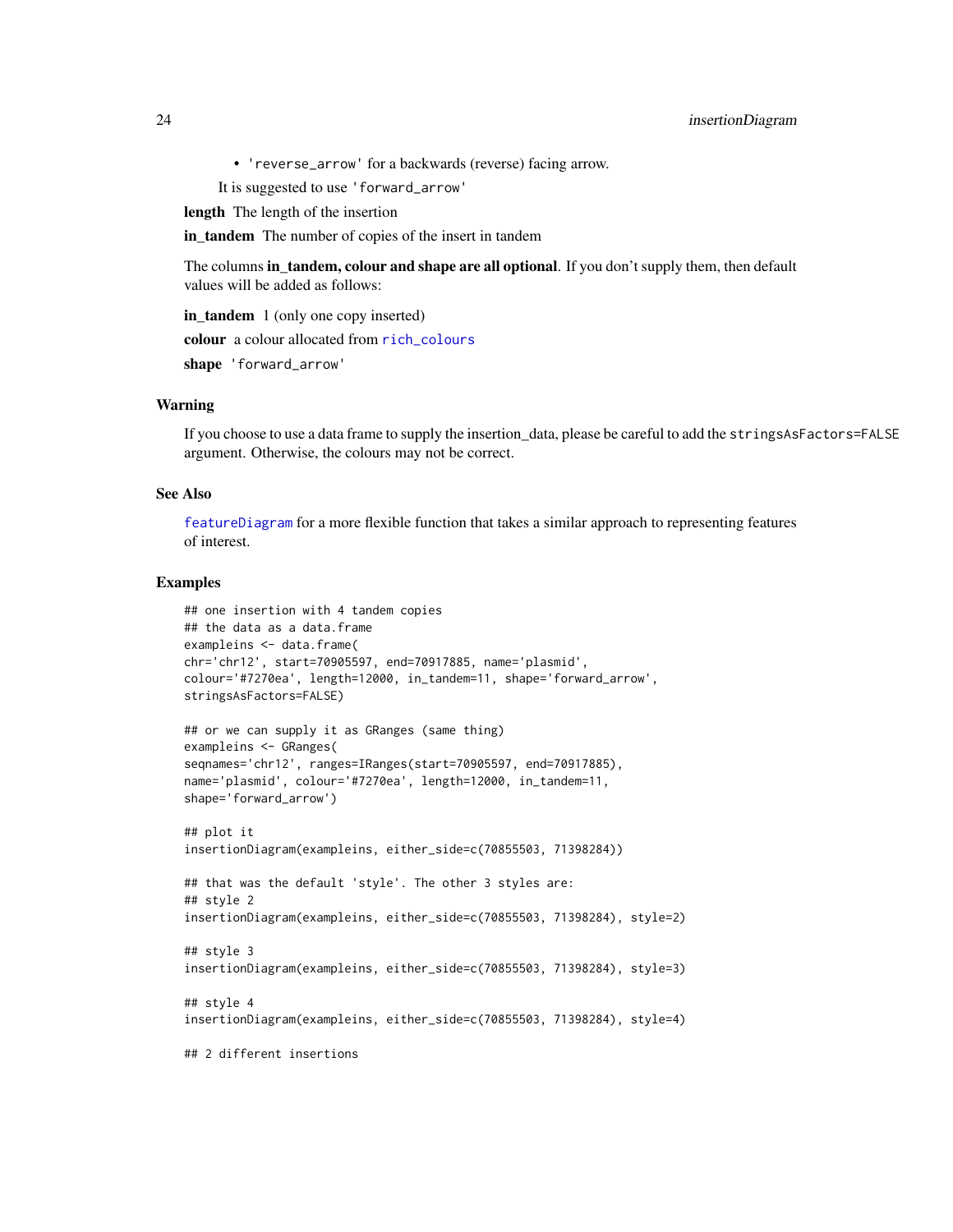#### <span id="page-24-0"></span>makeLegends 25

```
## the data
example2ins <- data.frame(
chr=c('chr12', 'chr12'), start=c(70905597, 70705597),
end=c(70917885, 70717885), name=c('plasmid1', 'plasmid2'),
colour=c('#7270ea', '#ea7082'), length=c(12000, 10000),
in_tandem=c(4, 8), shape=c('reverse_arrow', 'forward_arrow'),
stringsAsFactors=FALSE)
## plot it
insertionDiagram(example2ins, link_colour='#ffe677', start_degree=45)
```
<span id="page-24-1"></span>makeLegends *Add a legend*

#### Description

Makes a legend object using ComplexHeatmap package which can then be plotted using the [gmovizPlot](#page-19-1) function.

#### Usage

```
makeLegends(label_legend = FALSE, label_data = NULL,
  label_legend_title = "Gene Labels", feature_legend = FALSE,
  feature_data = NULL, feature_legend_title = "Features",
  scatterplot_legend = FALSE, scatterplot_legend_labels = c("Gains",
  "Losses"), point_colour = "black", point_outline_colour = "black",
 point_type = 21, scatterplot_legend_title = "Copy Number Variants",
  linegraph_legend = FALSE,
  linegraph_legend_labels = "Per Base Coverage",
  linegraph_legend_colours = "black",
  linegraph_legend_title = "Line Graph", background_colour = "white")
```
#### **Arguments**

| label_legend         | Whether to make a legend for labels (good for colour-coded labels). |
|----------------------|---------------------------------------------------------------------|
| label_data           | The label data.                                                     |
| label_legend_title   |                                                                     |
|                      | Title for the label legend.                                         |
|                      | feature_legend Whether to make a legend for features.               |
| feature_data         | The feature data to use for the feature legend.                     |
| feature_legend_title |                                                                     |
|                      | Title for the features legend.                                      |
| scatterplot_legend   |                                                                     |
|                      | Whether to make a legend for the scatterplot track.                 |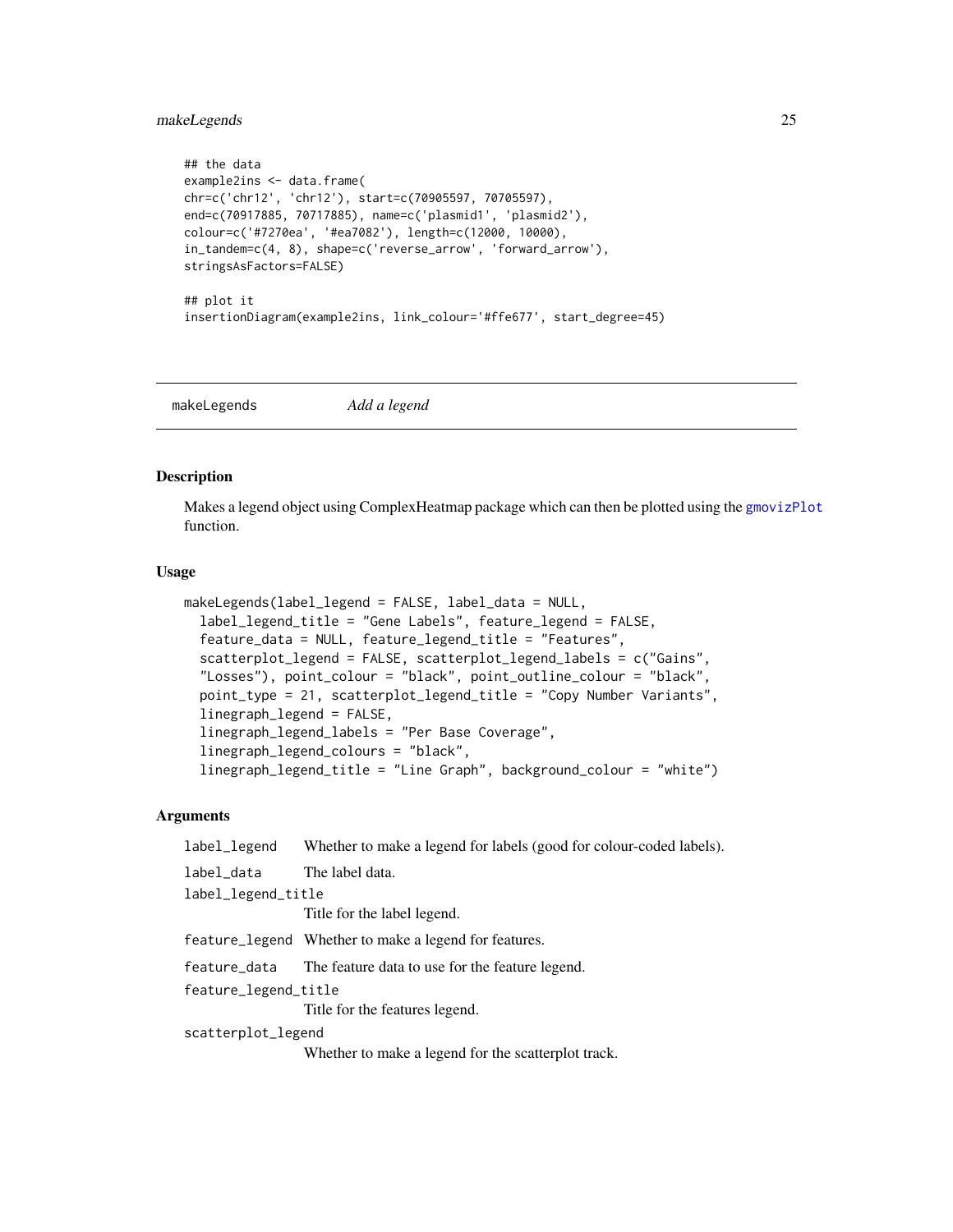#### <span id="page-25-0"></span>scatterplot\_legend\_labels

A vector of the name/description of each point e.g. if a point represents methylation, use 'methylation'. If we have red/blue points for copy number gain/loss use c('gain', 'loss').

#### point\_type, point\_colour, point\_outline\_colour

The type and colour of points, as supplied to the [drawScatterplotTrack](#page-6-1) function.

scatterplot\_legend\_title

Title for scatterplot track legend.

#### linegraph\_legend

Whether to plot a legend for a line graph track.

#### linegraph\_legend\_labels

A vector of label(s) for what the line graph means (e.g. 'Per Base Coverage' for a line graph track showing coverage).

#### linegraph\_legend\_colours

The colour of to the line graph track.

linegraph\_legend\_title

A title for the line graph legend.

#### background\_colour

The colour of the background (either 'white' or 'black').

#### Value

An object of the Legends class.

#### See Also

If you want more customisation over your legends, please see [https://jokergoo.github.io/](https://jokergoo.github.io/circlize_book/book/legends.html) [circlize\\_book/book/legends.html](https://jokergoo.github.io/circlize_book/book/legends.html) for a detailed guide as to how to implement legends alongside the circlize plots. To plot these legends, see [gmovizPlot](#page-19-1)

#### Examples

```
## a gene label legend
## the data
labels <- data.frame(chr=c('chr1', 'chr1'), start=c(100, 300),
end=c(150, 350), label=c('a', 'b'), type=c('gene', 'lncRNA'),
colour=c('red', 'blue'))
```

```
## making the legend
makeLegends(label_legend=TRUE, label_data=labels)
```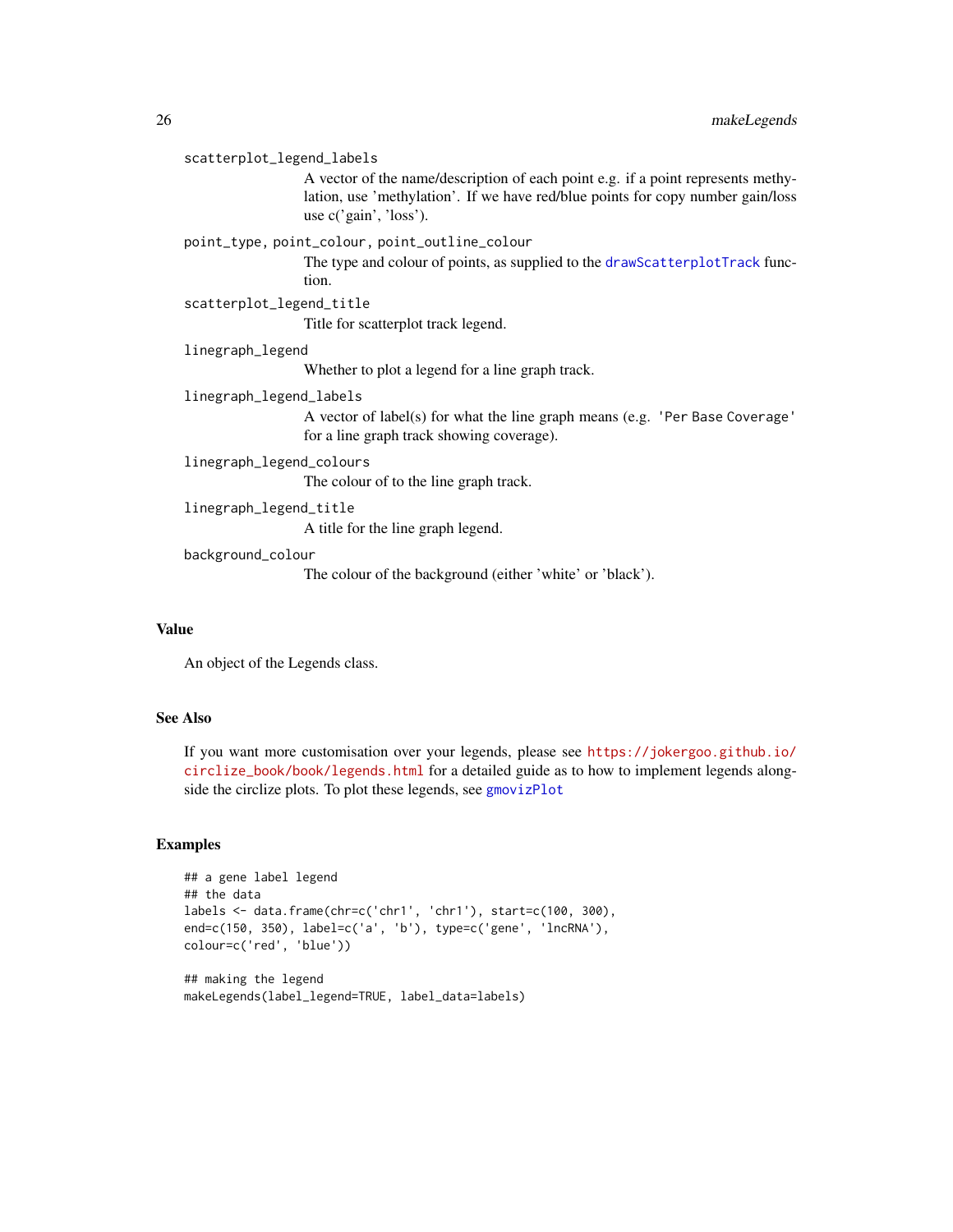<span id="page-26-0"></span>multipleInsertionDiagram

*Display multiple insertion events around a genome*

#### Description

Generates a diagram which displays multiple insertion events (as displayed using the [insertionDiagram](#page-20-1) function) around a central genome

#### Usage

```
multipleInsertionDiagram(insertion_data, genome_ideogram_data,
  either_side = "default", track_height = 0.15, style = 1,
  colour_set = nice_colours, coverage_rectangle = NULL,
  coverage_data = NULL, label_data = NULL, label_colour = "black",
  label_size = 1, xaxis_spacing = "start_end")
```
#### Arguments

| insertion_data A GRanges or data frame describing each of the insertion events. Please see |
|--------------------------------------------------------------------------------------------|
| insertion Diagram for a detailed description of the format.                                |

genome\_ideogram\_data

Either a [GRanges](#page-0-0) representing regions of interest or a data frame in bed format (containing the chr, start and end columns). If you want to read in data from file, please see the [getIdeogramData](#page-13-1) function.

- either\_side How much extra of the genome should be shown around the insertion site. See [insertionDiagram](#page-20-1) for a description of the different ways you can specify either\_side, but note that for this function you need to supply either one value (which will apply to all of the events) or a named list of values (with one element per event. The names should be the names of the insertion \_NOT\_ the names of the chromosomes).
- track\_height The height (vertical distance around the circle) that will be taken up by this track. Should be a number between 0 (none) and 1 (entire circle) that will apply to all of the events.
- style How the original sequence and insertions are positioned around the circle (style 1, 2, 3 or 4). Please see the examples of the [insertionDiagram](#page-20-1) function or the vignette for what each of these options look like. This should be either a single value (which will apply to all of the events) or a named vector of values (with one element per event).
- colour\_set The set of colours that will be used to create the diagram. For simplicity, it isn't possible to specify precisely the colour of each sector and link in the diagram (but you can easily edit them by saving the diagram in a vectorised format and opening it in any vector graphics editing program). See [colourSets](#page-1-2) for the built-in gmoviz colour sets or make your own (should be a vector of hex colours; must have a length greater than or equal to the number of rows of genome\_ideogram\_data)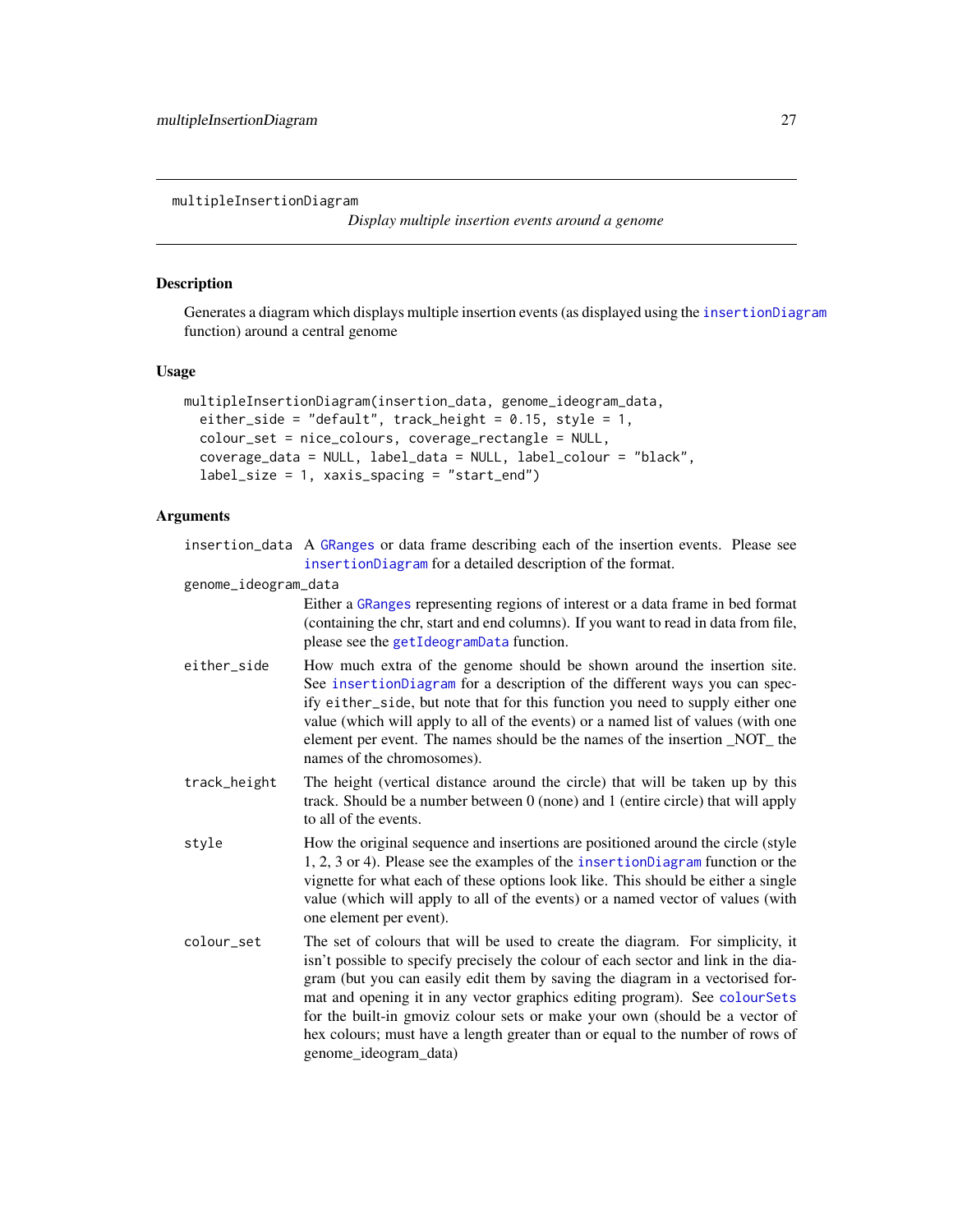<span id="page-27-0"></span>

| coverage_rectangle |                                                                                                                                                                                                                                                                                                                                                                                                                                                                                                                               |  |
|--------------------|-------------------------------------------------------------------------------------------------------------------------------------------------------------------------------------------------------------------------------------------------------------------------------------------------------------------------------------------------------------------------------------------------------------------------------------------------------------------------------------------------------------------------------|--|
|                    | A vector containing the name(s) of any sector(s) that you would like to depict as<br>'coverage rectangles': filled in shapes that are a plot of the coverage data over<br>that sector. See the example below or the vignette for an example of this.                                                                                                                                                                                                                                                                          |  |
| coverage_data      | A GRanges (or data frame) containing the coverage data to plot for those sectors<br>in coverage_rectangle. To read this data in from a BAM file, please see the<br>getCoverage function.                                                                                                                                                                                                                                                                                                                                      |  |
| label_data         | Data frame or GRanges containing the labels. If a GRanges, label should be a<br>metadata column containing the character strings of the labels. type and colour<br>can also be used to store additional information about the type (e.g. 'gene' or<br>'promoter') and colour of the label. This information can be used to colour<br>code the labels by supplying the colour column as the label_colour parameter.<br>Data frames should additionally include the chr, start, end which dictate the<br>position of the label. |  |
| label_colour       | Colour of the labels, can be either a single value (applied to all labels) or a vector<br>with the same length as the number of labels (for colour-coding).                                                                                                                                                                                                                                                                                                                                                                   |  |
| label_size         | Size of the labels.                                                                                                                                                                                                                                                                                                                                                                                                                                                                                                           |  |
| xaxis_spacing      | Space between the x axis labels, in degrees. Alternatively, the string 'start_end'<br>will place a label at the start and end of each sector only. Accepts only a single<br>value which will be applied to all events.                                                                                                                                                                                                                                                                                                        |  |

#### Value

Generates an image of the multiple insertion events provided.

#### Warning

Due to space limitations, it isn't possible to display more than 8 events or more than 3 events in the same quarter of the circle. If you have more events than this, please consider splitting them across two or more figures.

#### See Also

[insertionDiagram](#page-20-1) for a function which generates the figures for each of the individual events and [gmovizInitialise](#page-16-1) for the function which draws the central genome

#### Examples

```
## the data
ideogram_data <- GRanges(
seqnames=paste0('chr', 1:6), ranges=IRanges(start=rep(0, 6),
end=rep(12000, 6)))
insertion_data <- GRanges(
seqnames = c('chr1', 'chr5'),ranges = IRanges(start = c(4000, 2000), end = c(4100, 2200)),
name = c('ins1', 'ins5'), length = c(100, 200))
## the plot
```
multipleInsertionDiagram(insertion\_data=insertion\_data,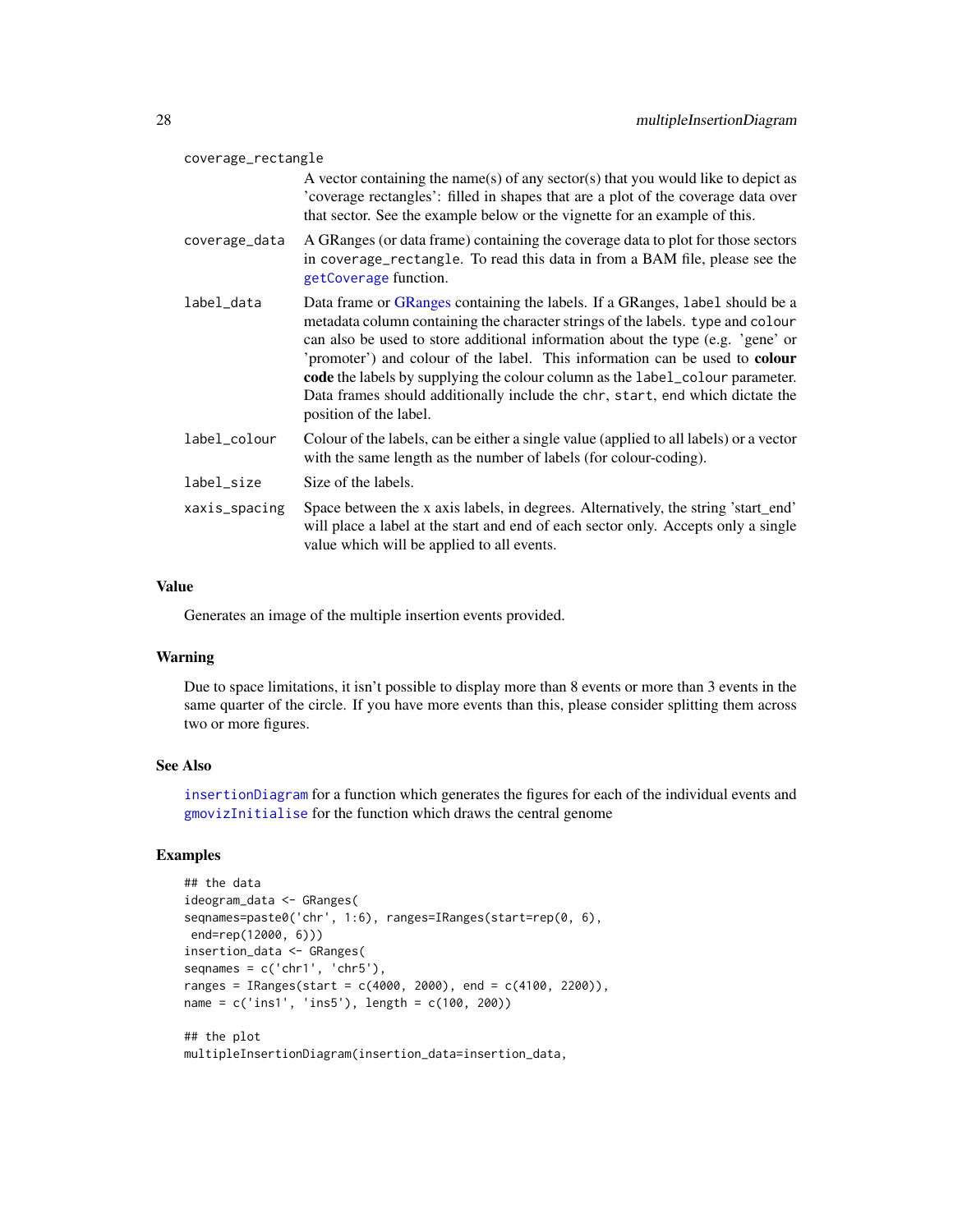```
genome_ideogram_data=ideogram_data)
## with coverage and labels
example_labels <- GRanges(seqnames=c('chr1', 'chr5'),
                          ranges=IRanges(start=c(4000, 2000),
                          end=c(4120, 2200)),
                          label=c('Gene A', 'Gene B'),
                          colour=c('red', 'blue'))
example_coverage <- GRanges(
seqnames = c(rep('chr1', 100), rep('chr5', 100)),
ranges = IRanges(start=c(seq(4000, 4099, length.out=100),
                         seq(2000, 2199, length.out=100)),
                 end=c(seq(4001, 4100, length.out=100),
                       seq(2001, 2200, length.out=100))),
                 coverage=c(runif(100, 0, 25), runif(100, 0, 15)))
multipleInsertionDiagram(insertion_data=insertion_data,
                        genome_ideogram_data=ideogram_data,
                         label_data=example_labels,
                         label_colour=example_labels$colour,
                         coverage_rectangle=c('chr1', 'chr5'),
                         coverage_data=example_coverage)
## changing either_side and style
either_side_GRange <- GRanges('chr5', IRanges(1000, 3200))
multipleInsertionDiagram(insertion_data=insertion_data,
                         genome_ideogram_data=ideogram_data,
                         style=c('ins1'=1, 'ins5'=4),
                         either_side=list('ins1'=500,
                                            'ins5'=either_side_GRange))
```